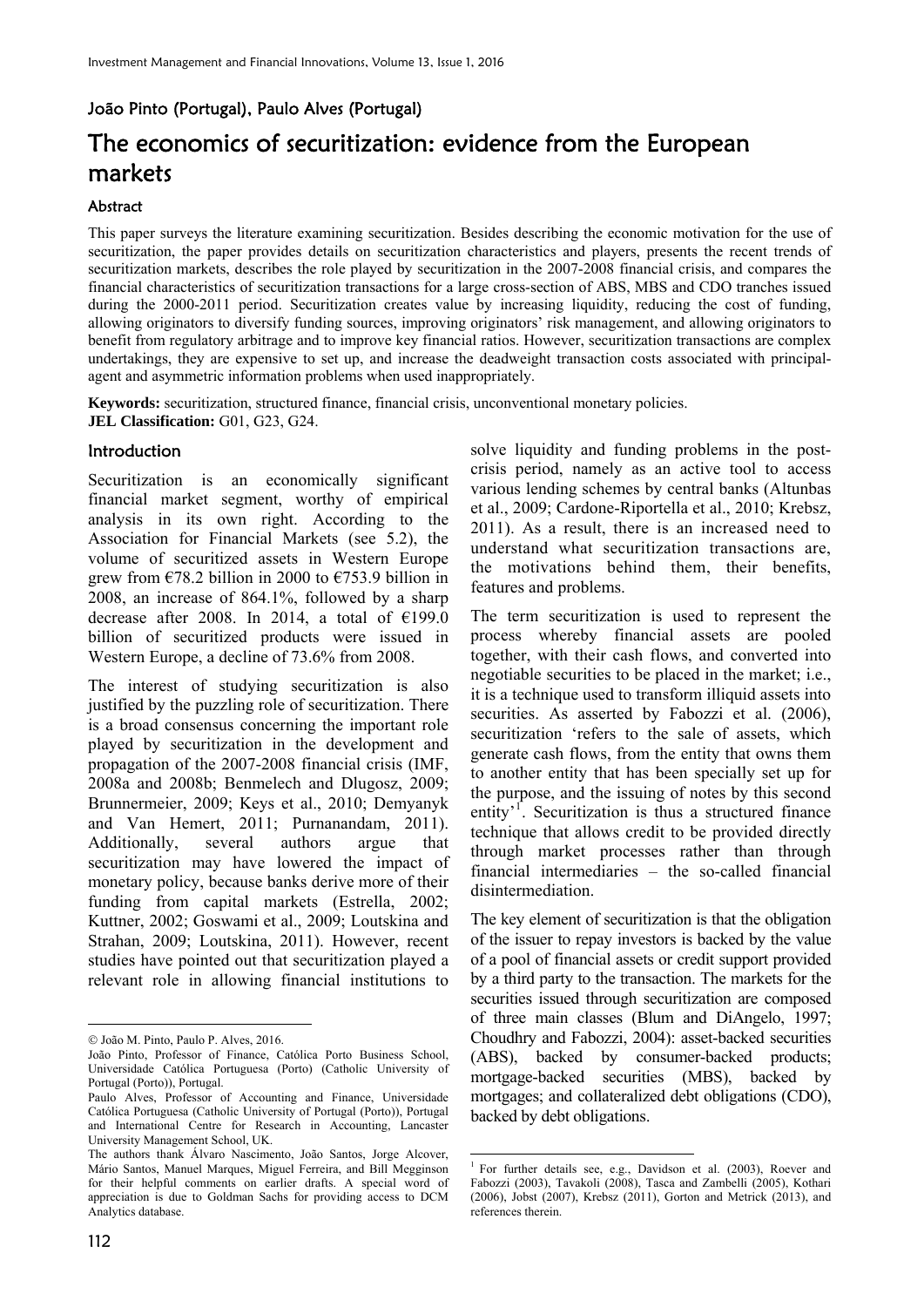To understand the relevance of securitization, we are taken back to the Modigliani and Miller (1958) capital structure irrelevance theorem. In a Modigliani and Miller world, securitization transactions would not exist, as they would offer no advantages over less costly alternatives; i.e., in a world of perfect and liquid financial markets, where asymmetric information is not an issue, tranching or the act of encapsulating a pool of assets in an ad hoc organization would not add value and a firm's financing structure would be irrelevant. Thus, the existence of market imperfections, including asymmetric information, agency conflicts, and market incompleteness can explain tranching, 'off-balance sheet financing,' and the benefits of securitization instruments. Consequently, securitization may matter, because it creates value by minimizing the net costs associated with the stated market imperfections.

Despite the previously mentioned economic benefits for sponsors and investors, securitization also has disadvantages, namely: (1) complexity; (2) off-balance sheet treatment; (3) asymmetric information problems; (4) agency problems; and (5) higher transaction costs. Besides the fact that securitization instruments are complex *vis-à-vis* straight debt finance products, problems (3) and (4) are commonly pointed out, underlying the roots of the 2007-2008 financial crisis (Calomiris, 2009; Jobst, 2009; Gorton, 2009; McConnell and Buser, 2011; Purnanandam, 2011).

Our paper sheds some light on the puzzling role of securitization. In addition, to our knowledge, no

full-scale survey of securitization literature has yet been published, namely studying the interconnection between the 2007-2008 crisis and the subsequent European sovereign debt crisis and securitization transactions. We also describe the issues that future researches should address to better understand the impact of securitization on banks' liquidity and funding costs, as well as the role of the European Central Bank (ECB) ABS purchase program on asset prices and longer-term private borrowing rates.

The remainder of the paper is organized as follows. Sections 1 and 2 describe the typical securitization transaction scheme and main instruments, respectively. The economic motivations and problems of securitization are presented in section 3. Section 4 discusses the role of securitization in the 2007-2008 financial crisis. Section 5 compares the financial characteristics of ABS, MBS and CDO tranches and presents the recent trends of Western European securitization markets. The final section presents our conclusions.

# 1. The typical securitization transaction scheme

A securitization transaction is implemented through a transfer of assets from the originator to a special purpose vehicle (SPV), which then issues securities, in the form of debt instruments, to be placed in the market through a private or public offering<sup>2</sup>. Figure 1 presents a representation of the financial flows in a typical securitization transaction<sup>3</sup>.



Note: Adapted from Roever and Fabozzi (2003) and Tasca and Zambelli (2005).

#### **Fig. 1. Financial flows in a securitization transaction**

There are two basic deals involved: (1) the asset sale; and (2) the issuance of securities. For example, if a bank intends to raise money by selling a specific pool of mortgages through securitization, the financial flows would be: (1) the bank (originator) sells the assets to a separate entity, the SPV; (2) the SPV transforms them into negotiable securities to be placed into the capital market; (3) the issuance of securities backed by the acquired assets in order to finance the asset purchase; and (4) the cash flows originated by the acquired pool of assets are then

used to pay the principal and interest of the securities to the final investors.

<sup>&</sup>lt;u>.</u>  $2$ It can be presented the following issuers of asset-backed securities: (1) captive finance companies of manufacturing firms that provide financing only for their parent company's products; (2) financing subsidiaries of major industrial corporations; (3) independent finance companies; and (4) domestic and foreign commercial banks.

<sup>&</sup>lt;sup>3</sup> By typical we mean a cash flow based or funded securitization. Securitization can also be implemented based on a synthetic structure. See section 2 for further analysis of funded securitizations versus synthetic securitization.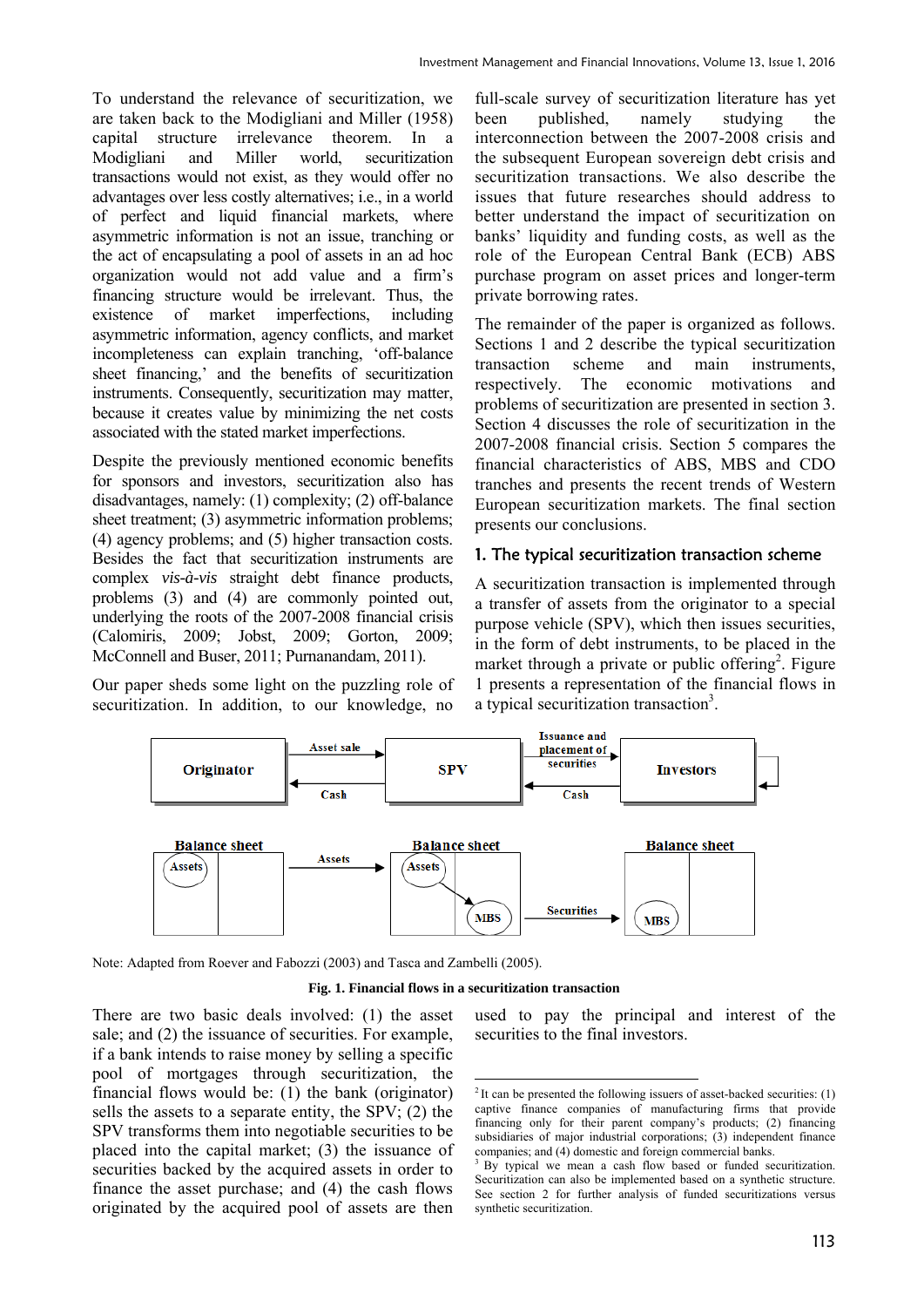The standard structure for securitization in Europe is somewhat different from the US, where trusts play an important role. They own assets such as mortgage loans and investors have a direct ownership interest in the trust. In Europe, all deals use a variant of the following structure: (1) the originator sells the assets to an SPV; and (2) the SPV then issues a bond, which is purchased by various investors, backed by the assets owned by the SPV. This vehicle company is usually a company subject to corporate law, but restricted in activity, and may be exempted from certain taxes. However, in any part of the world, the securitization

process involves a standard number of analyses prior to the issuance of securities, namely: (1) assessing the collateral; (2) modeling cash flows; (3) quantifying risk factors via stress tests or other techniques; and (4) structuring the transaction, bearing several factors in mind, such as the client's specifications, the type of assets, the rating agencies' opinion, the availability of data, and the investor's interest in the deal.

In order to understand the whole securitization process, Figure 2 describes the major steps in a typical securitization transaction.



**Fig. 2. Basic securitization process** 

In more detail, Step 1: the originator identifies a pool of assets (receivables) that can be securitized<sup>4</sup>; Step 2: the pool of assets is transferred to an SPV at par value and based on a true sale transaction; Step 3: the SPV holds the asset pool, paying for it by issuing securities; Step 4: securities are structured into different classes and offered to capital markets, which are usually purchased by banks, insurance companies, pension funds and other institutional investors; Step 5: payment of the asset purchase; and Step 6: the originator – who has proximity with the borrowers and typically has an infrastructure and systems in place for doing so – collects cash flows related to the assets, i.e., retains the servicing function.

The highest rating for Class A (the most senior class) is explained by two factors: (1) the assets' segregation from bankruptcy risks of the originator; and (2) the implementation of different credit enhancement strategies. One strategy is the creation of a credit risk mitigation device by subordination of Additional credit enhancement mechanisms may be necessary to improve the credit rating of the issued securities and reduce the risks transferred to investors<sup>5</sup>. These mechanisms can be either internally determined or externally provided. External credit enhancement mechanisms are provided by third-party guarantees, providing firstloss protection against losses up to a certain amount. Examples are: (1) guarantees; (2) letters of credit; and (3) bond insurance. This kind of guarantee can either apply to all the issued tranches or, more typically, only to one particular tranche. Internal credit enhancement mechanisms are: (1) subordination;

Classes B, C, D, …, such that those lower classes provide credit support to Class A. Often the size of classes B and C is determined in order to meet the rating objective for Class A. Likewise, the size of Class C is settled in order to meet the desired rating for Class B. In other words, the entire transaction is structured to meet specific investor needs.

 4 The originator typically identifies assets with similar characteristics. Theoretically, any asset producing regular cash flows can be securitized.

 5 See, for example, Roever and Fabozzi (2003) and Fabozzi and Kothari (2007) for an indepth description of internal and external credit enhancement mechanisms.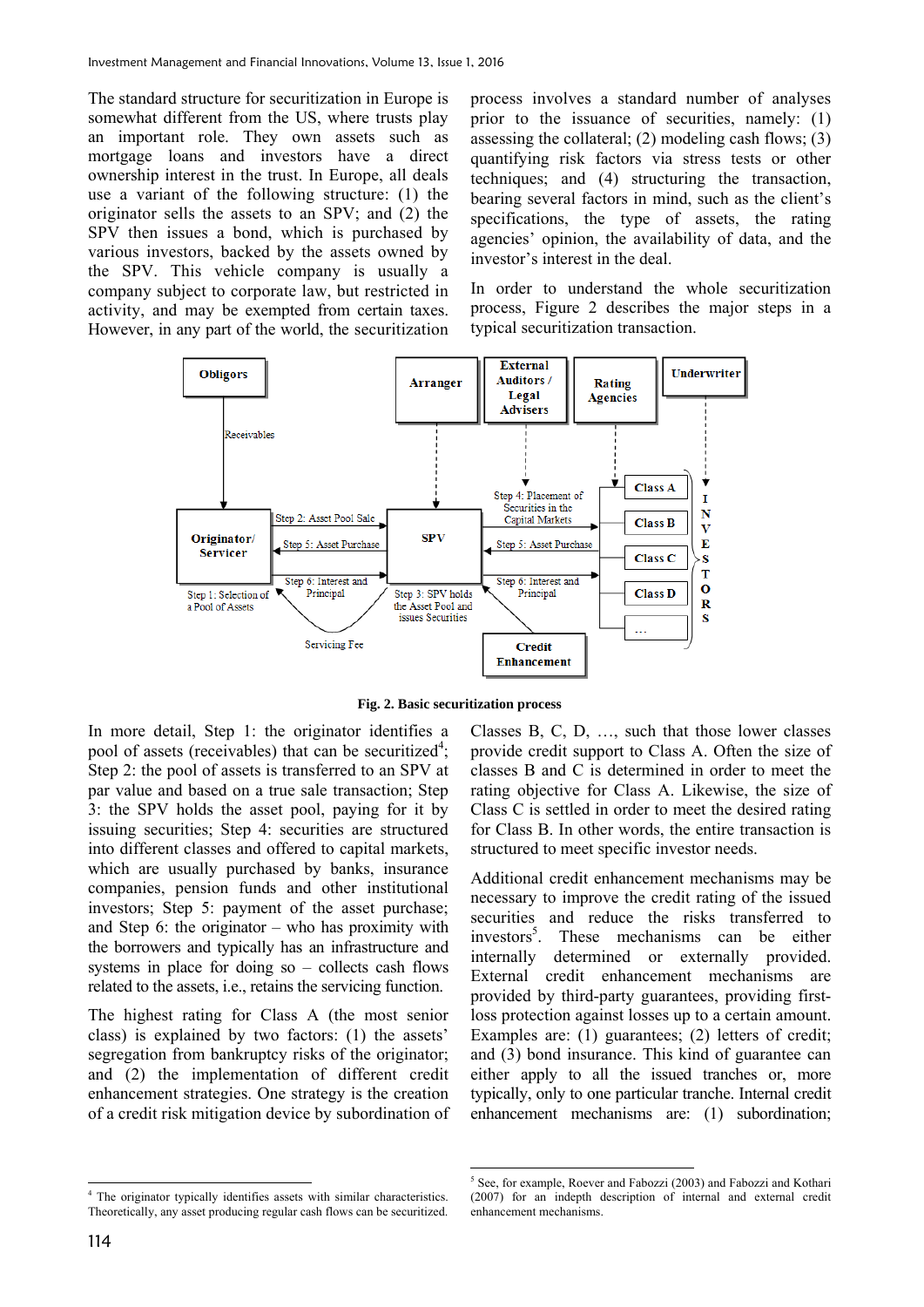(2) overcollateralization<sup>6</sup>; (3) cash reserve accounts; (4) excess spread<sup>7</sup>; (5) trigger events; and (6) minimum debt or interest service coverage levels. The type and amount of credit enhancement employed in a transaction represents the matching point of the issuer's need to maximize deal proceeds and the rating agencies' judgment with respect to how much credit enhancement is required to achieve the desired rating on the senior bond classes (Fabozzi et al., 2006). One important difference between the approach used to rate securitized debt and bonds is that corporate obligations are rated *ex post* while securitized products are rated *ex ante*. Securitization transactions are thus structured by issuing securities aiming at a specific rating profile (Roever and Fabozzi, 2003).

Regarding the securitization's financing structure, there are two essential characteristics. The first concerns the SPV, which represents a critical player within the process. Secondly, the transaction is realized through a 'true sale' of assets by the originator to the SPV, which allows the isolation of a group of financial assets, separating their risk from the firm<sup>8</sup>. Therefore, the expected return to investors relies mainly on the risk of the cash flows guaranteed by the pool of assets, rather than the default risk of the originator. The SPV role is paramount and provides an investor with greater protection. With the separate incorporation of the SPV the assets are no longer available to the originator or its creditors. Although the remoteness from bankruptcy may be achieved ensuring independence of the SPV from the originator, in practice this has been thrown somewhat into doubt during the credit crisis as the true sale status has been challenged in some federal courts in the US. Originators need to carefully ensure that the assets transferred to the SPV are ring-fenced from further originator interaction and have to analyze cautiously if any structural feature of the transaction may threaten the true sale claim.

## 2. Securitization structures

Securitization can be implemented in two ways: (1) a true sale (or cash flow based or funded) securitization – the underlying assets are sold by the originator to the SPV and removed from its balance sheet; or (2) a

synthetic securitization – the underlying assets remain on the balance sheet of the originator, and only the risk of the underlying assets is transferred to the SPV by buying credit derivatives such as CDS over these assets (Tasca and Zambelli, 2005). As in synthetic securitization there is no sale of assets, the originator does not receive any cash flow and the SPV is not the owner of the pool of assets, but rather the entity carrying the associated credit risk.

Figure 3 provides an overview of the main securitization instruments. Funded securitizations include three main categories: (1) MBS; (2) ABS; and  $(3)$  CDO $<sup>9</sup>$ . In practice, CDO can be classified either as</sup> funded securitization, synthetic securitization or a hybrid form incorporating elements of both $10$ .

Given the important role played by CDO in the 2007-2008 financial turmoil, we carried out a more detailed analysis of such structures. CDO, first introduced in 1988, are a type of securitization in which an SPV issues bonds or notes backed by debt obligations such as investment-grade and high-yield corporate bonds, emerging market bonds, MBS, ABS, bank loans, special-situation loans and distressed debt, and other CDO. A specific type of CDO are the Multisector CDO, also known as ABS CDO, ABS of ABS, CDO squared, or CDO cubed. Multisector CDO emerged in 1999 as a response to investors' desire to securitize their own positions of structured product, with the implementation of both balance-sheet and off-balance-sheet arbitrage deals. These products are very complex, nearly impossible for sophisticated investors to fairly value, and played an important role in the 2007-2008 financial crisis – CDO based on MBS linked to the subprime market were negatively affected inflicting enormous losses on investors. For example, in a Multisector CDO including subprime collateral, one can find subprime mortgage loans, subprime auto loans, credit card receivables, and mezzanine tranches of CDO.

### 3. The economic motivations and problems of securitization

The Modigliani and Miller (1958) capital structure irrelevance theorem holds that capital structure is irrelevant to firm value. In such an economy, securitization would not exist as it would offer no advantages over less costly alternatives. Considering that in the real world there are a plethora of different capital structures, securitization can strongly affect the value of the firm.

<sup>&</sup>lt;u>.</u> 6 The overlying bonds are lower in value compared to the underlying asset pool: for example, €250 million nominal of assets are used as backing for  $\epsilon$ 200 million nominal of issued bonds.

<sup>7</sup> The excess spread results from the positive difference between cash inflows from assets and the interest service requirements of liabilities, and it acts as the first line of credit support for the deal.

<sup>8</sup> Contrary to the US, in Europe, in many jurisdictions (e.g., Germanic type of law), there is a sale or assignment of the assets to an SPV but the perfection of the sale is often postponed until various trigger events occur in order to avoid complicated borrower notification laws. See Davidson et al. (2003) for further discussion of European securitization legislation.

<sup>&</sup>lt;u>.</u> 9 See, among others, Jobst (2003, 2006b) and Vink and Thibeault (2008) for further discussion. Criado and Rixtel (2008) present a description of each type of securitization instrument.

<sup>&</sup>lt;sup>1</sup> See, among others, Fabozzi et al. (2006), Lancaster et al. (2008) and Tavakoli (2008) for further discussion of CDO deals, namely concerning the difference between cash flow structures and synthetic securitization vehicles.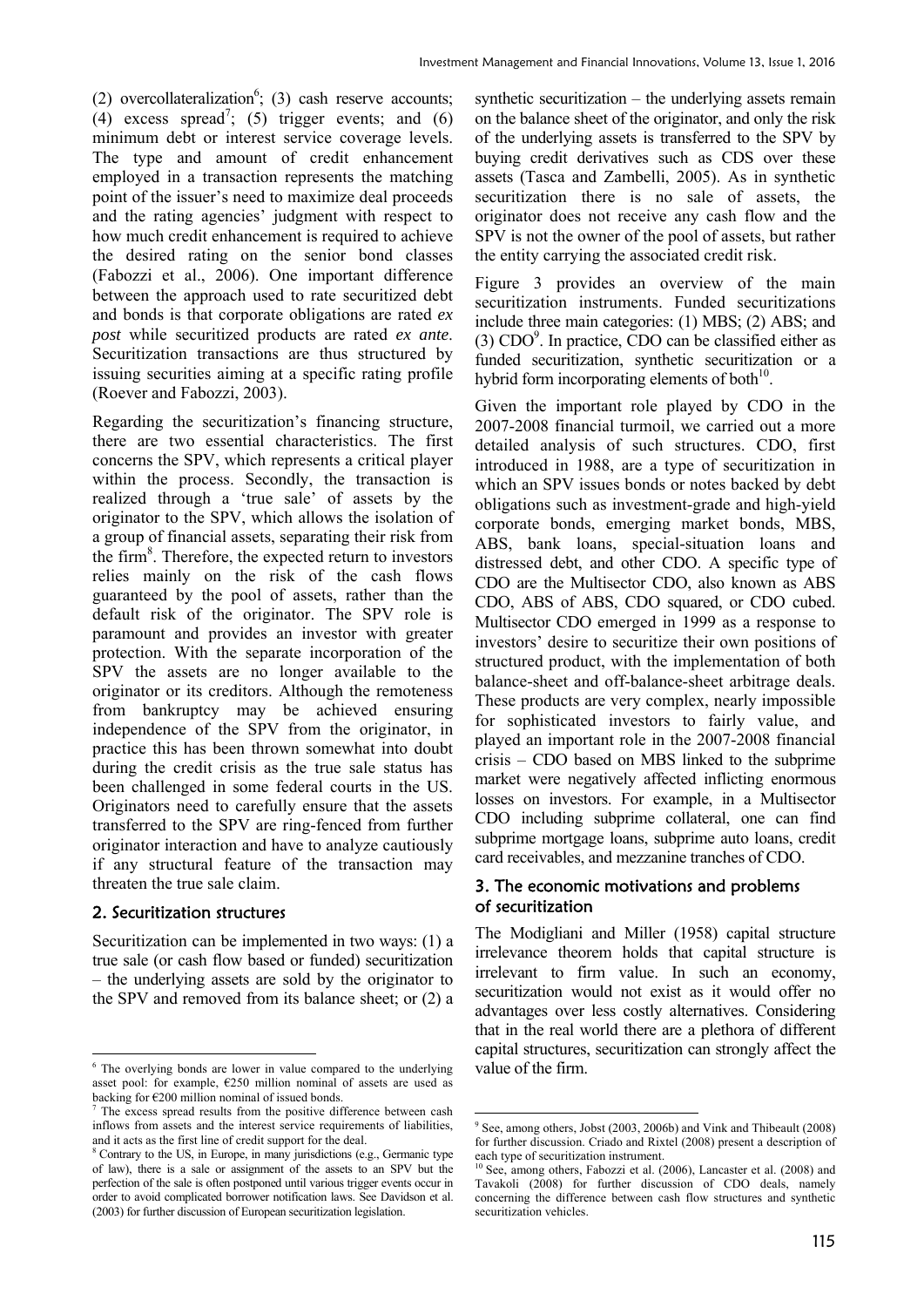

**Fig. 3. Securitization instruments** 

**.** 

According to Hill (1996), securitization can help to reduce real-world costs, like regulatory costs and information costs. Reduction of information costs is aggravated for firms facing severe 'lemons problems' (Akerlof, 1970). Hill (1996) argues that securitization offers a low cost and credible way for information about the firm's receivables to be accessed by investors. Similarly, Iacobucci and Winter (2005) state that 'asset securitization is driven by the propensity of the market to allocate assets to investors, who are best informed about asset values.'

The rationale for the emergence of securitization transactions should be found in the economic advantages of (1) increasing liquidity and funding (Greenbaum and Thakor, 1987; Pavel and Phillis, 1987; Hess and Smith, 1988; Roever and Fabozzi, 2003; Jobst, 2006a; Krebsz, 2011; Casu et al., 2013)<sup>11</sup>; (2) reducing the cost of funding (Goldberg and Rogers, 1988; Rosenthal and Ocampo, 1988; Davidson et al., 2003; Roever and Fabozzi, 2003; Calomiris and Mason, 2004; Fabozzi et al., 2006; Jost, 2006a; Fabozzi and Kothari,  $2007$ <sup>12</sup>; (3) allowing originators to diversify funding sources (Jones, 2000; Davidson et al., 2003; Roever and Fabozzi, 2003; Fabozzi and Kothari, 2007; Krebsz, 2011); (4) improving

originators' risk – credit, interest rate, and prepayment risks – management (Cumming, 1987; Greenbaum and Thakor, 1987; Pavel and Phillis, 1987; Hess and Smith, 1988; Goldberg and Rogers, 1988; Rosenthal and Ocampo, 1988; Davidson et al., 2003; Jobst, 2006a; Fabozzi and Kothari, 2007); (5) increasing the segmentation between the origination and investment functions (Davidson et al., 2003); (6) allowing originators to benefit from regulatory and/or tax arbitrage (Cumming, 1987; Jones, 2000; Davidson et al., 2003; Krebsz, 2011)<sup>13</sup>; and (7) allowing originators to improve key financial ratios (Goldberg and Rogers, 1988; Roever and Fabozzi, 2003; Fabozzi and Kothari, 2007; Krebsz, 2011).

The main motivations for securitization can be analyzed from both the perspectives of a non-bank or a bank corporation. According to Fabozzi et al. (2006), the principal reasons a non-bank corporation may elect to issue an ABS are: (1) to reduce funding costs; (2) to diversify funding sources; and (3) to accelerate earnings for financial reporting purposes. Similarly, Lupica (1998) presents the following motivations: (1) improving liquidity; (2) increasing diversification of funding sources; (3) lowering the effective interest rate; (4) improving risk management; and (5) achieving accounting-related

 $\ddot{\phantom{a}}$  $11$  Roever and Fabozzi (2003) and Jobst (2006a) refer to securitization as a reliable and relatively unconstrained source of off-balance sheet financing that mitigates traditional funding constrains and can promote a firm's growth.

<sup>&</sup>lt;sup>12</sup> Indirect evidence is provided by Nadauld and Weisbach (2012), which find that a loan that is subsequently securitized has a lower yield than an otherwise identical loan.

<sup>&</sup>lt;sup>13</sup> Basel II and Basel III are major economic drivers of new securitization transactions, because the applicable calculation rules (e.g., standardized approach vs internal ratings-based approach vs advanced ratings-based approach) highly influence the regulatory capital charge.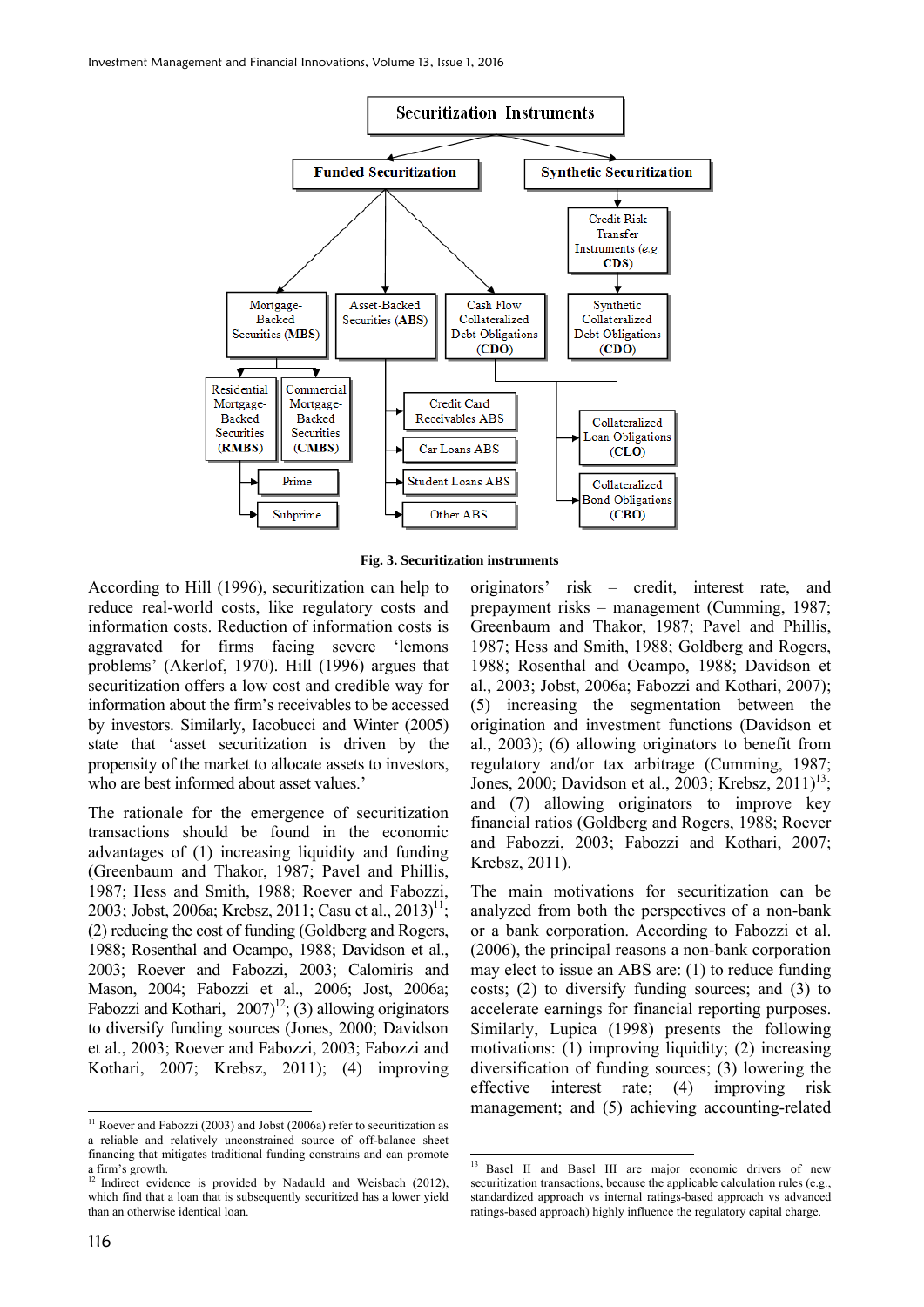advantages. For bank corporations, the motivations are: (1) new sources of funding (Goldberg and Rogers, 1988; Jones, 2000; Fabozzi et al., 2006; Loutskina and Strahan, 2009; Cardone-Riportella et al., 2010); (2) risk management and the transfer of credit risk, to fund risky financial assets and minimize financial distress costs (Goldberg and Rogers, 1988; Fabozzi et al., 2006; Jobst, 2006a; Cardone-Riportella et al., 2010; Chiesa, 2008); (3) new profit opportunities, by recognizing accounting gains when the market value of loans exceed their book value (Flannery, 1989; DeMarzo, 2005; Affinito and Tagliaferri, 2010); and (4) the adjustment of capital ratios (Donahoo and Shaffer, 1991; Berger and Udell, 1993; Berger et al., 1995; Carlstrom and Samolyk, 1995; Jagtiani et al., 1995; Jones, 2000; Calomiris and Mason, 2004; Ambrose et al., 2005; Fabozzi et al., 2006).

Fabozzi et al. (2006) also present the benefits of securitization from an investors' perspective. Securitization allows investors to diversify sector interest, access different risk-reward profiles, and access sectors that are otherwise not open to them. Thus, the key benefit to investors is the ability of securitization to tailor risk-return profiles. This idea is corroborated by Jobst (2006a), who states that 'investors of securitized debt can quickly adjust their investment holdings at low transaction costs in response to a change of personal risk sensitivity, market sentiment or consumption preferences'.

Despite all of the above-mentioned advantages, securitization also has problems. Asset securitization transactions are fairly complex and involve a significant amount of due diligence, negotiation, and legal procedures. Consequently, it is more costly to implement than traditional corporate financing. This idea is corroborated by Cardone-Riportella et al. (2010), who point out that the disadvantages of securitization include the fixed costs of setting up the SPV and the potential reduction in the flow of tax benefits from keeping the assets on the balance sheet and financing them with debt. Similarly, Jobst (2006a) argues that the structural complexity as the root of the major concerns about this type of structured finance: (1) high accumulation of interest rate risks; (2) the potential for errors in the rating and pricing of complex security designs; and (3) the shortcomings of analytical models for assessing risks.

Additionally, the credit crisis of 2007-2008 has somewhat tarnished the good image prevailing of the positive role played by securitization in dispersing credit risk, thereby enhancing the resilience of the financial system to default by borrowers. By linking singular credit facilities to the aggregate pricing and valuation discipline of capital

markets, securitization was expected to help remedy deficiencies in financial markets arising from incomplete capital allocation. However, the collapse of the securitization market and the ensuing market turbulence have cast serious doubt on this economic proposition of unbundling, transforming, and redistributing credit risk via securitization instruments (Borio, 2008; IMF, 2008b; Benmelech and Dlugosz, 2009; Brunnermeier, 2009; Shin, 2009; Keys et al., 2010; Demyanyk and Van Hemert, 2011; Purnanandam, 2011).

The literature highlights the following problems related to securitization, which are essentially mentioned within the context of the 2007-2008 financial crisis: (1) complexity (Davidson et al., 2003; Caselli and Gatti, 2005; Fender and Mitchell, 2005; Fabozzi et al., 2006; Jobst, 2006a); (2) offbalance sheet treatment (Fabozzi et al., 2006; and Rutledge and Raynes, 2010); (3) asymmetric information (Gorton, 2009; Jobst, 2009; Lupica, 2009; Keys et al., 2010; Demyanyk and Van Hemert, 2011; Krebsz, 2011; Purnanandam, 2011); (4) agency problems (Jobst, 2006a; Fabozzi and Kothari, 2007; Jobst, 2009; Demyanyk and Van Hemert, 2011; Purnanandam, 2011); and (5) higher transaction costs (Davidson et al., 2003; Cardone-Riportella et al., 2010).

### 4. Securitization and the 2007-2008 financial crisis

The 2007-2008 financial crisis was triggered by the exposure of financial institutions to the subprime mortgage market and related financial instruments, which were primarily associated to securitization. As the IMF (2008a) states 'the proliferation of new complex structured finance products, markets, and business models exposed the financial system to a funding disruption and breakdown in confidence' and that particular products 'exacerbated the depth and duration of the crisis by adding uncertainty relating to their valuation as the underlying fundamentals deteriorated.'

Two major problems can be pointed out underlying the financial crisis: (1) asymmetric information problems, and (2) agency problems. Several authors (Jobst, 2006a; Fabozzi and Kothari, 2007; Jobst, 2009) argue that securitization may lead to a severe principal-agent problem when the originator retains little or no interest in the pool of securitized assets. In this case, the originator does not have the same incentive to pay attention to the creditworthiness of its customers, as would be the case when the assets remain on its balance sheet.

Referring to asymmetric information, Gorton (2009) and Jobst (2009) argue that the loss of information when high complex structures are used to implement a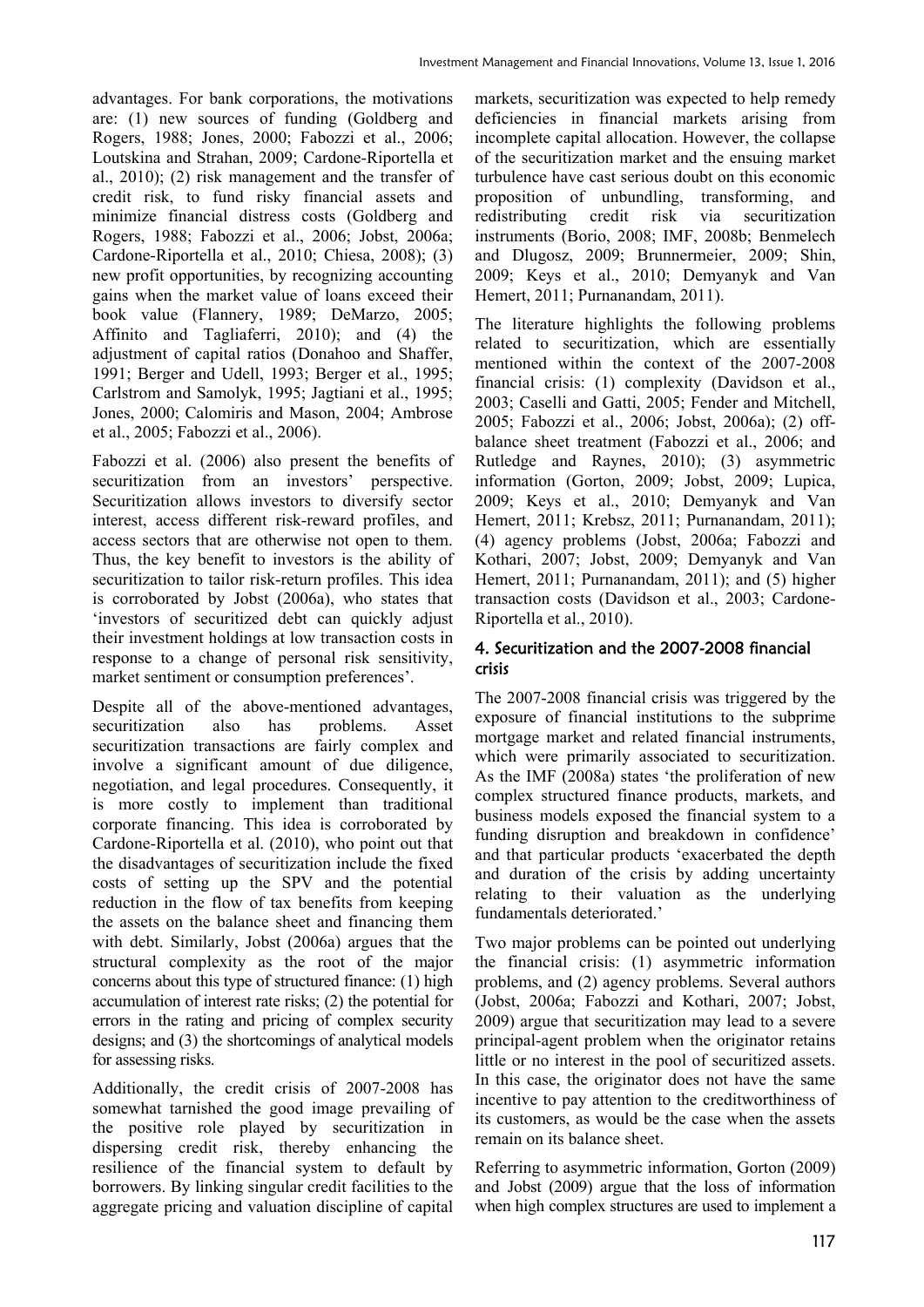securitization transaction is a critical problem. When facing asymmetric information, originators and issuers might be tempted to pursue their own economic incentives, imposing a substantial agency cost on efficient asset securitization. Asymmetric information problems can come from (1) the information advantage of the originator with respect to the quality of borrowers and the historical performance of individual asset exposures – adverse selection; and (2) the complex security design of securitized assets, which suggests the superior information of arrangers concerning the true valuation of issued securities. Empirically, Downing et al. (2009), based on a dataset of MBS issued between 1991 and 2002, found that informed originators trade lemons in the mortgage market; i.e., the assets sold to the SPV are of lower quality compared to the ones retained on the balance sheet. This idea is also corroborated by Carey (1998), Mian and Sufi (2009), Calem et al. (2010), Keys et al. (2010), Titman and Tsyplakov (2010), Krainer and Laderman (2011), and Dell'Ariccia et al. (2012), which argue that banks tend to retain higher quality assets $^{14}$ .

In short, the crisis demonstrated that, in securitization, the value of the underlying cash flows varies with their repackaging, and that repackaging does not just eliminate risk. Additionally, when market deterioration becomes systemic, SPVs may be unable to withstand market inertia, and triggers will eventually be breached. Despite the weakness of the securitization process – credit risk transfer techniques undermine financial stability and emphasize the misalignment of incentives (Gorton and Pennacchi, 1995; Parlour and Plantin, 2008) and securitization went in hand in hand with a decline in credit standards (Mian and Sufi, 2009; Keys et al., 2010; Dell'Ariccia et al*.*, 2012) – policymakers and market practitioners acknowledge its benefits and are overcoming securitization transaction shortcomings, by introducing changes in terms of standardization, transparency, and simplicity (e.g., US's Dodd-Frank Act, Financial Accounting Standards Board amendments – FAS 166 and 167 –, and the joint work between the BoE and the ECB identifying the impediments that may be preventing the emergence of a healthy securitization market in Europe and suggesting policy options aimed at mitigating them).

## 5. The securitization market

**5.1. Introduction.** According to Tasca and Zambelli (2005), 'the concept of asset securitization was introduced in the US financial system in the 1970s,

when the Government National Mortgage Association issued securities backed by a pool of loans, represented by residential mortgages.' Afterwards, the securitization was applied to other assets such as credit card payments and auto loans receivables. It has also been employed as part of asset/liability management, in order to manage balance sheet risk for financial institutions.

The first European transaction was also a RMBS, issued in the UK in 1987. The first countries to join the UK were Spain and France issuing ABS, in the early 1990s, followed by Finland, Sweden, Ireland, Italy, and Germany, in the mid-1990s. But only in the late 1990s securitization really began to take off as legislative changes in many countries began to simplify the process, allowing securitization to expand into other countries and asset classes. Finally, the introduction of the Euro in 1999 has significantly increased the importance of the European securitization market, leading to a rapid growth up until mid-2007.

The diversity of the assets and the direct involvement of the public sector are characteristics differentiating the European market from the much larger and developed US market. While, in the US, the catalyst for securitization was the government's objective for encouraging home ownership and creating a secondary market for mortgages, in Europe, there have been no government<br>interventions with the goal of promoting interventions with the goal of promoting securitization. In most European countries, larger commercial banks have issued the first MBS with the objectives of regulatory arbitrage, diversification of funding sources, and as a response to the appeal of international investors. A number of governments started to use securitization to reduce public budget deficits. Additionally, the lack of a large powerful body to provide homogenization and standards and the differing legal frameworks of each European government, provide a very different setting for securitization than in the US.

In Europe, the legal setup of a deal is crucial, complicated, and is the main upfront cost for originators. There are three important areas to think about with respect to legislation:  $(1)$  type of law – Napoleonic (e.g., Belgium, Spain, France, Luxemburg, and Portugal), Anglo-Saxon (UK), or Germanic (e.g., Sweden, Denmark, Finland, Norway, Austria, Netherlands, and Germany); (2) securing the assets and cash flows; and (3) local framework for securitization. Although we may refer to the European securitization market as a single market, it is in fact a collection of distinct markets (Adams, 2005). The wide divergence in market sizes within Europe is a reflection of the very different economic, financial, political, historical, legal, and social frameworks.

 $\overline{a}$ <sup>14</sup> However, these results are contrary to the arguments presented by Kohen and Santomero (1980), Greenbaum and Thakor (1987), Kim and Santomero (1988), Flannery (1989), Blum (1999), Dionne and Harchaoui (2003), and Ambrose et al. (2005). They argue that banks could have an incentive to securitize lower risk assets and to retain risky assets.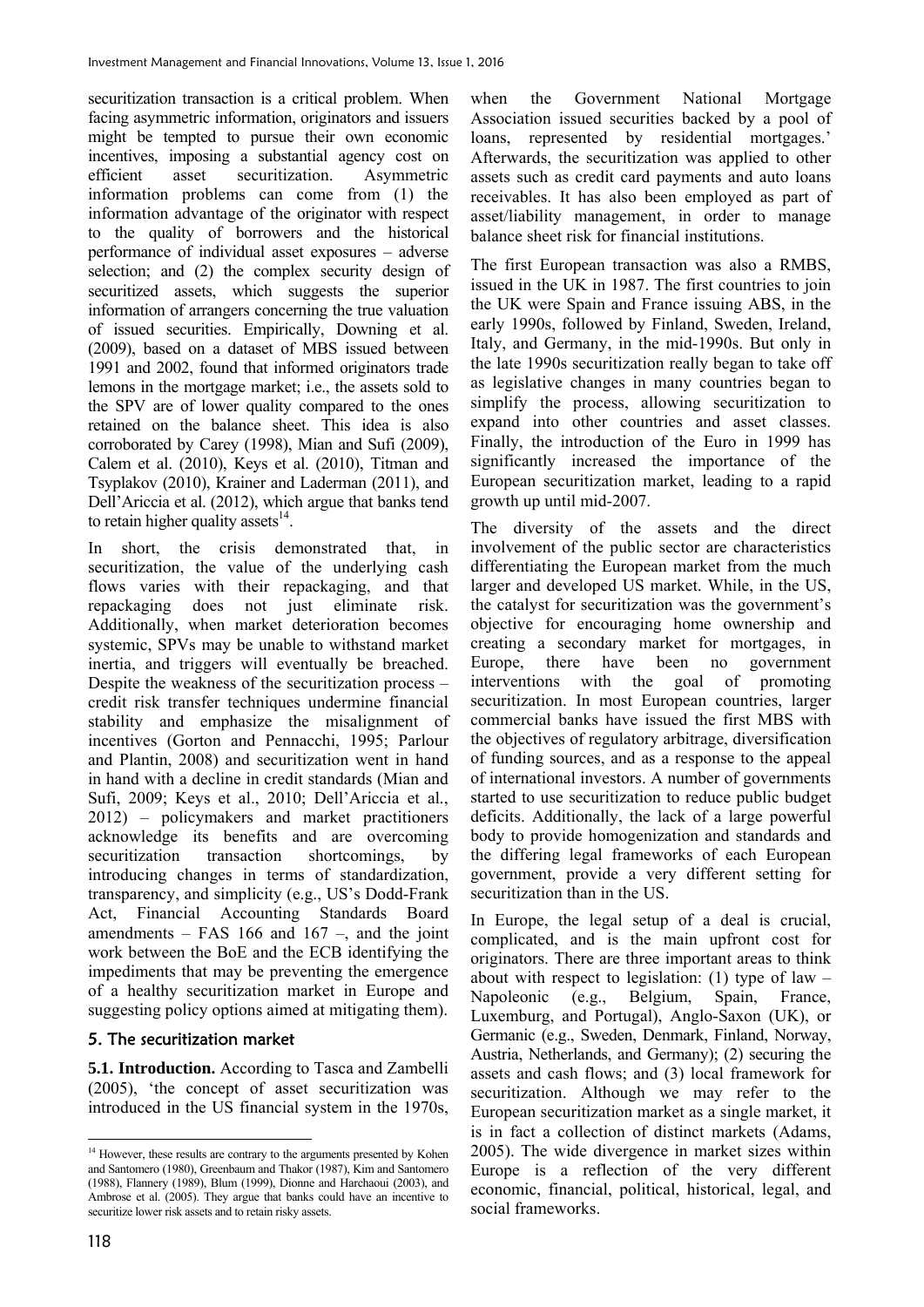**5.2. Securitization in Western Europe.** This section provides a statistical analysis of asset securitization  $(AS)$  in Western Europe<sup>15</sup>. We start by comparing the distribution of AS bonds across time, industry, and nationality of the issuer. The financial characteristics of ABS, MBS and CDO tranches are also presented and compared. Finally, we compare our results for Western Europe with securitization activity in Europe and the US.

Information on AS bonds was extracted from DCM Analytics database. AS transactions typically consist of several tranches funding the same SPV. Therefore, we focus on the transaction tranches. DCM Analytics only provide information about AS securities issued in the capital markets through a public offering. We select bonds in the DCM Analytics database with the deal type code of "asset-backed security" and "mortgage-backed security". Finally, we require that the issuer country belongs to Western Europe and that the tranche size be available.

Table 1 shows the evolution of AS issues between 2000 and 2011. AS peaked in 2008 (by value) and fell in 2009. After 2009, we do not have observations in our sample. This is partly explained by the European sovereign debt crisis, which has limited the increase of securitized products, but also by the fact that an increasing number of banks have underwritten their own securitization programs to use them as a guarantee for obtaining resources in the auctions of the ECB, issuing the so-called Covered Bonds.

Table 1. Distribution of the sample of asset securitization bonds by year

|       |                       | Asset securitization bonds             |                           |
|-------|-----------------------|----------------------------------------|---------------------------|
| Year  | Number of<br>tranches | Total value of tranches<br>(€ Million) | Percent of total<br>value |
| 2000  | 115                   | 26,027                                 | 14.5                      |
| 2001  | 81                    | 12,990                                 | 7.3                       |
| 2002  | 77                    | 17,709                                 | 9.9                       |
| 2003  | 42                    | 14,894                                 | 8.3                       |
| 2004  | 66                    | 31,555                                 | 17.6                      |
| 2005  | 53                    | 10,034                                 | 5.6                       |
| 2006  | 55                    | 10,639                                 | 5.9                       |
| 2007  | 35                    | 3,469                                  | 1.9                       |
| 2008  | 39                    | 36,122                                 | 20.2                      |
| 2009  | 36                    | 15,694                                 | 8.8                       |
| 2010  |                       |                                        |                           |
| 2011  |                       |                                        |                           |
| Total | 599                   | 179,132                                | 100.0                     |

Table 2 shows that AS bonds (by value) are highly concentrated in the financial industry (75.1%).

Table 3 also shows clear differences between the Western European countries which attract AS transactions. AS bonds are highly concentrated in three countries (89.5% by value and 77% of the total number of issues are made by borrowers located in UK, Germany, and Italy), with the bulk number of issues concentrated in the UK (41.2% by value and 48.7% of all AS tranches).

|  | Table 2. Industrial distribution of asset |  |
|--|-------------------------------------------|--|
|  | securitization bonds                      |  |

|                                  | Asset securitization bonds |                                           |                           |  |  |  |  |  |  |
|----------------------------------|----------------------------|-------------------------------------------|---------------------------|--|--|--|--|--|--|
| Industrial category of<br>issuer | Number of<br>tranches      | Total value of<br>tranches<br>(€ Million) | Percent of<br>total value |  |  |  |  |  |  |
| Commercial                       | 90                         | 21,750                                    | 12.1                      |  |  |  |  |  |  |
| Industrial                       | 33                         | 11,622                                    | 6.5                       |  |  |  |  |  |  |
| <b>Utilities</b>                 | 27                         | 8,522                                     | 4.8                       |  |  |  |  |  |  |
| <b>Financial institutions</b>    | 444                        | 134,457                                   | 75.1                      |  |  |  |  |  |  |
| Transportation                   | 5                          | 2,785                                     | 1.6                       |  |  |  |  |  |  |
| Government                       |                            |                                           |                           |  |  |  |  |  |  |
| Total                            | 599                        | 179,132                                   | 100.0                     |  |  |  |  |  |  |

| Table 3. Geographic distribution of asset |
|-------------------------------------------|
| securitization bonds                      |

|                                  |                       | Asset securitization bonds                |                           |  |
|----------------------------------|-----------------------|-------------------------------------------|---------------------------|--|
| Geographic location<br>of issuer | Number of<br>tranches | Total value of<br>tranches<br>(€ Million) | Percent of<br>total value |  |
| Austria                          | 1                     | 27                                        | 0.0                       |  |
| Belgium                          | 18                    | 1,723                                     | 1.0                       |  |
| Cyprus                           | $\overline{a}$        |                                           |                           |  |
| Denmark                          | $\overline{a}$        |                                           |                           |  |
| Finland                          |                       |                                           |                           |  |
| France                           | 32                    | 1,526                                     | 0.9                       |  |
| Germany                          | 117                   | 42,299                                    | 26.4                      |  |
| Greece                           | 2                     | 74                                        | 0.0                       |  |
| Iceland                          | ä,                    |                                           |                           |  |
| Ireland                          | 10                    | 3,309                                     | 1.8                       |  |
| Italy                            | 52                    | 39,314                                    | 21.9                      |  |
| Luxemburg                        | 3                     | 173                                       | 0.1                       |  |
| Netherlands                      | 42                    | 4,270                                     | 2.4                       |  |
| Norway                           | $\overline{a}$        |                                           |                           |  |
| Portugal                         | 11                    | 1,391                                     | 0.8                       |  |
| Spain                            | 19                    | 6,228                                     | 3.5                       |  |
| Sweden                           | ä,                    |                                           |                           |  |
| Switzerland                      | $\overline{a}$        |                                           |                           |  |
| United Kingdom                   | 292                   | 73,797                                    | 41.2                      |  |
| Total                            | 599                   | 179,132                                   | 100.0                     |  |

Table 4 examines and compares credit spread and contract characteristics among ABS, MBS and CDO tranches. Regarding the relative pricing of the three security classes, results show that the average credit spreads are economically and statistically higher for CDO tranches (206.1 bps) when compared to ABS (127.2 bps) and MBS (115.6 bps) tranches. On the contrary, average credit spreads for ABS and MBS tranches do not differ significantly at 1% significance level.

<sup>-</sup><sup>15</sup> Austria, Belgium, Cyprus, Denmark, Finland, France, Germany, Greece, Iceland, Ireland, Italy, Luxemburg, Netherlands, Norway, Portugal, Spain, Sweden, Switzerland, and the UK.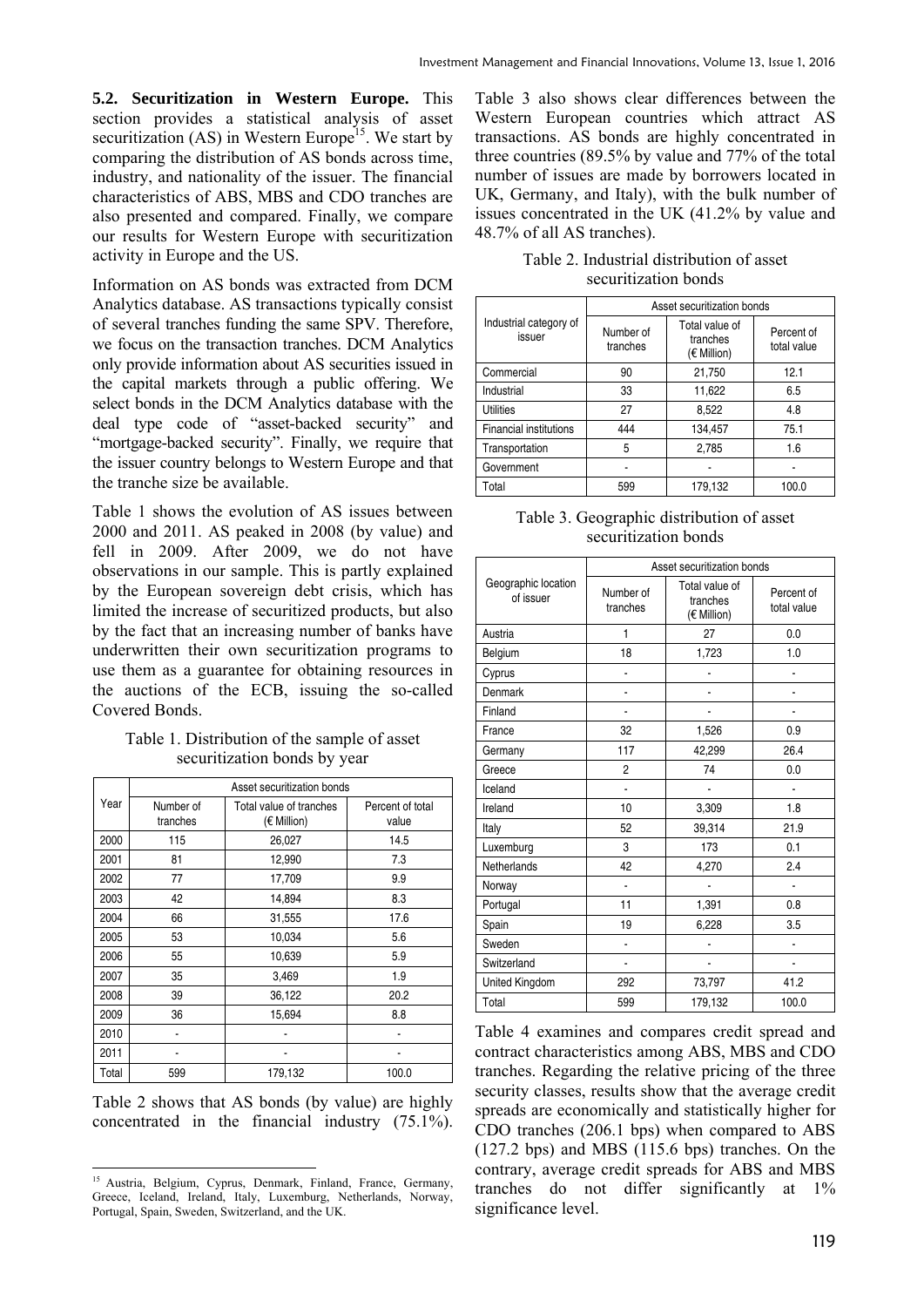The average credit rating for ABS (4.1), MBS (3.9) and CDO (4.8) tranches do not differ significantly. This is interesting because contrary to the US where CDO collateral became dominated by lower level (BBB or A) of tranches recycled from other MBS whose assets were usually non-prime mortgages, in Western Europe CDO were generally diversified. Regarding country risk, only ABS issuers are, on average, located in riskier countries than in the case of CDO category. The average number of banks participating in a CDO transaction is 1.5 and is significantly smaller than the average for ABS (2.9) and for MBS (2.7). Similarly, CDO transactions have the lowest average number of bookrunners (1.1), which differ significantly from the average number of bookrunners in ABS (1.6) and MBS (1.5).

CDO issues exhibit the lowest average tranche size of €92.8 million, less than the €362.5 million and  $€431.2$  million average tranche size exhibited by ABS and MBS, respectively. Similarly, the average

tranche size exhibited by ABS differs significantly at the 1% significance level from the average tranche size exhibited by MBS.

Currency risk clearly suggests that ABS are often similar to MBS, but otherwise fundamentally different financial instruments from CDO. ABS in Western Europe are much less likely to be subject to currency risk (22.8% for ABS versus 14.2% and 58.7% for MBS and CDO, respectively). While UK borrowers represent 57.3% of the ABS issues, they only account for 43.8% and 41.8% of the MBS and CDO issues, respectively. A significantly larger number of tranches per transaction are issued in a CDO transaction. In a typical CDO transaction, the average number of tranches per transaction is 5.7, which is larger than the average for ABS (3.6) and MBS  $(4.3)$ . The average loan to value ratio – the ratio of the tranche size to the transaction size – for MBS (33.7%) and CDO (28.3%) is significantly lower than the loan to value ratio for ABS (44.3%).

|                      |                           | Security class |                   |                                            |                                                                                                                                                                                                                                                                                                                                                                                                                                                                                                                                             |            |                    |  |  |  |
|----------------------|---------------------------|----------------|-------------------|--------------------------------------------|---------------------------------------------------------------------------------------------------------------------------------------------------------------------------------------------------------------------------------------------------------------------------------------------------------------------------------------------------------------------------------------------------------------------------------------------------------------------------------------------------------------------------------------------|------------|--------------------|--|--|--|
| Variable of interest | ABS                       | <b>MBS</b>     | CDO               |                                            | Security class<br>Variable of interest<br>ABS<br><b>MBS</b><br>Number of tranches<br>246<br>169<br>3.6a,b<br>$4.3a$ ,c<br>1<br>1<br>11<br>8<br>2.5<br>1.9<br>Number of bookrunners<br>246<br>169<br>1.6 <sup>b</sup><br>1.5 <sup>c</sup><br>1<br>1<br>5<br>4<br>0.7<br>0.7<br>Number of banks<br>246<br>169<br>2.7 <sup>c</sup><br>2.9 <sub>b</sub><br>1<br>1<br>14<br>8<br>2.2<br>1.7<br>Country risk [1-22 weak]<br>246<br>169<br>1.5 <sup>b</sup><br>1.3<br>1<br>1<br>6<br>5<br>1.1<br>0.9<br>Transaction size (€ Million)<br>246<br>169 | CDO        |                    |  |  |  |
|                      |                           |                |                   | Univariate analysis - continuous variables |                                                                                                                                                                                                                                                                                                                                                                                                                                                                                                                                             |            |                    |  |  |  |
|                      | Credit spread (bps)       |                |                   |                                            |                                                                                                                                                                                                                                                                                                                                                                                                                                                                                                                                             |            |                    |  |  |  |
| Number               | 176                       | 124            | 139               | Number                                     |                                                                                                                                                                                                                                                                                                                                                                                                                                                                                                                                             |            | 184                |  |  |  |
| Mean                 | 127.2 <sup>b</sup>        | 115.6c         | 206.1b,c          | Mean                                       |                                                                                                                                                                                                                                                                                                                                                                                                                                                                                                                                             |            | 5.7 <sub>b,c</sub> |  |  |  |
| Min.                 | $-220.4$                  | $-77.9$        | $-50.6$           | Min.                                       |                                                                                                                                                                                                                                                                                                                                                                                                                                                                                                                                             |            | $\mathbf{1}$       |  |  |  |
| Max.                 | 842.2                     | 565.9          | 1,098.9           | Max.                                       |                                                                                                                                                                                                                                                                                                                                                                                                                                                                                                                                             |            | 12                 |  |  |  |
| Std. dev.            | 170.5                     | 96.1           | 197.5             | Std. dev.                                  |                                                                                                                                                                                                                                                                                                                                                                                                                                                                                                                                             |            | 3.0                |  |  |  |
|                      | Credit rating [1-22 weak] |                |                   |                                            |                                                                                                                                                                                                                                                                                                                                                                                                                                                                                                                                             |            |                    |  |  |  |
| Number               | 213                       | 126            | 158               | Number                                     |                                                                                                                                                                                                                                                                                                                                                                                                                                                                                                                                             |            | 184                |  |  |  |
| Mean                 | 4.1                       | 3.9            | 4.8               | Mean                                       |                                                                                                                                                                                                                                                                                                                                                                                                                                                                                                                                             |            | $1.1^{b,c}$        |  |  |  |
| Min.                 | $\mathbf{1}$              | 1              | 1                 | Min.                                       |                                                                                                                                                                                                                                                                                                                                                                                                                                                                                                                                             |            | $\mathbf{1}$       |  |  |  |
| Max.                 | 15                        | 12             | 17                | Max.                                       |                                                                                                                                                                                                                                                                                                                                                                                                                                                                                                                                             |            | $\overline{4}$     |  |  |  |
| Std. dev.            | 3.4                       | 3.3            | 3.9               | Std. dev.                                  |                                                                                                                                                                                                                                                                                                                                                                                                                                                                                                                                             |            | 0.6                |  |  |  |
|                      | Loan to value (%)         |                |                   |                                            |                                                                                                                                                                                                                                                                                                                                                                                                                                                                                                                                             |            |                    |  |  |  |
| Number               | 246                       | 169            | 184               | Number                                     |                                                                                                                                                                                                                                                                                                                                                                                                                                                                                                                                             |            | 184                |  |  |  |
| Mean                 | 44.3%a,b                  | 33.7%a         | 28.3%b            | Mean                                       |                                                                                                                                                                                                                                                                                                                                                                                                                                                                                                                                             |            | 1.5 <sub>b,c</sub> |  |  |  |
| Min.                 | 1.20%                     | 0.01%          | 0.01%             | Min.                                       |                                                                                                                                                                                                                                                                                                                                                                                                                                                                                                                                             |            | $\mathbf{1}$       |  |  |  |
| Max.                 | 100.0%                    | 100.0%         | 100.0%            | Max.                                       |                                                                                                                                                                                                                                                                                                                                                                                                                                                                                                                                             |            | 6                  |  |  |  |
| Std. dev.            | 36.9%                     | 35.6%          | 31.5%             | Std. dev.                                  |                                                                                                                                                                                                                                                                                                                                                                                                                                                                                                                                             |            | 1.1                |  |  |  |
|                      | Time to maturity (years)  |                |                   |                                            |                                                                                                                                                                                                                                                                                                                                                                                                                                                                                                                                             |            |                    |  |  |  |
| Number               | 246                       | 169            | 184               | Number                                     |                                                                                                                                                                                                                                                                                                                                                                                                                                                                                                                                             |            | 184                |  |  |  |
| Mean                 | 17.0a                     | $30.3a$ ,c     | 17.7 <sup>c</sup> | Mean                                       |                                                                                                                                                                                                                                                                                                                                                                                                                                                                                                                                             |            | 1.1 <sup>b</sup>   |  |  |  |
| Min.                 | 0.22                      | 0.99           | 0.57              | Min.                                       |                                                                                                                                                                                                                                                                                                                                                                                                                                                                                                                                             |            | $\mathbf{1}$       |  |  |  |
| Max.                 | 48.0                      | 57.4           | 85.9              | Max.                                       |                                                                                                                                                                                                                                                                                                                                                                                                                                                                                                                                             |            | 3                  |  |  |  |
| Std. dev.            | 11.4                      | 14.3           | 15.4              | Std. dev.                                  |                                                                                                                                                                                                                                                                                                                                                                                                                                                                                                                                             |            | 0.4                |  |  |  |
|                      | Tranche size (€ Million)  |                |                   |                                            |                                                                                                                                                                                                                                                                                                                                                                                                                                                                                                                                             |            |                    |  |  |  |
| Number               | 246                       | 169            | 184               | Number                                     |                                                                                                                                                                                                                                                                                                                                                                                                                                                                                                                                             |            | 184                |  |  |  |
| Mean                 | 362.5a,b                  | 431.2a,c       | 92.8b,c           | Mean                                       | 1,009.6a,b                                                                                                                                                                                                                                                                                                                                                                                                                                                                                                                                  | 1,036.3a,c | 417.2b,c           |  |  |  |
| Min.                 | 1.00                      | 0.05           | 0.14              | Min.                                       | 1.0                                                                                                                                                                                                                                                                                                                                                                                                                                                                                                                                         | 0.1        | 0.9                |  |  |  |
| Max.                 | 5,000.0                   | 22,298.0       | 1,142.5           | Max.                                       | 5,000.0                                                                                                                                                                                                                                                                                                                                                                                                                                                                                                                                     | 27,728.0   | 2,250.0            |  |  |  |
| Std. dev.            | 629.2                     | 1,844.4        | 163.5             | Std. dev.                                  | 1,006.2                                                                                                                                                                                                                                                                                                                                                                                                                                                                                                                                     | 3,073.0    | 366.1              |  |  |  |

Table 4. Descriptive statistics for ABS, MBS and CDO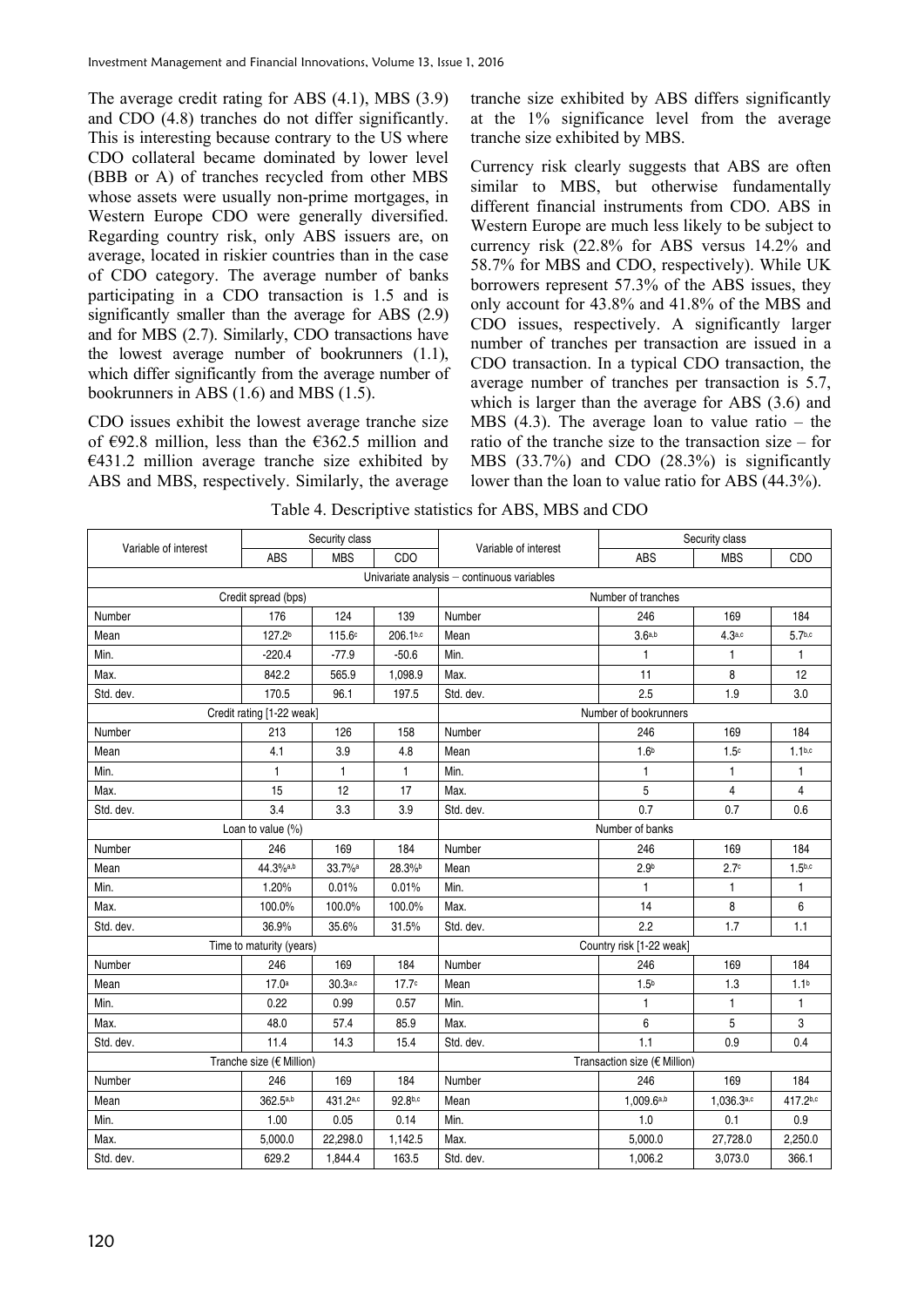| Variable of interest                  | Security class                |            |                  | Variable of interest             | Security class    |       |                 |  |  |  |  |  |
|---------------------------------------|-------------------------------|------------|------------------|----------------------------------|-------------------|-------|-----------------|--|--|--|--|--|
|                                       | <b>ABS</b>                    | <b>MBS</b> | CDO              |                                  | ABS<br><b>MBS</b> |       | CDO             |  |  |  |  |  |
| Univariate analysis - dummy variables |                               |            |                  |                                  |                   |       |                 |  |  |  |  |  |
|                                       | Floating rate issue           |            |                  | Currency risk                    |                   |       |                 |  |  |  |  |  |
| N. of issues with data available      | 246                           | 169        | 184              | N. of issues with data available | 246               | 169   | 184             |  |  |  |  |  |
| N. of issues with dummy = $1$         | 150a,b                        | 146a       | 154 <sup>b</sup> | N. of issues with dummy = $1$    | 56 <sup>b</sup>   | 24c   | 108b,c          |  |  |  |  |  |
| % of total available data             | 61.0%                         | 86.4%      | 83.7%            | % of total available data        | 22.8%             | 14.2% | 58.7%           |  |  |  |  |  |
|                                       | <b>Financial institutions</b> |            |                  | U.K. borrowers                   |                   |       |                 |  |  |  |  |  |
| N. of issues with data available      | 246                           | 169        | 184              | N. of issues with data available | 246               | 169   | 184             |  |  |  |  |  |
| N. of issues with dummy $= 1$         | 120a,b                        | 150a       | 174b             | N. of issues with dummy = $1$    | 141a,b            | 74a   | 77 <sup>b</sup> |  |  |  |  |  |
| % of total available data             | 48.8%                         | 88.8%      | 94.6%            | % of total available data        | 57.3%             | 43.8% | 41.8%           |  |  |  |  |  |

#### Table 4 (cont.). Descriptive statistics for ABS, MBS and CDO

Notes: ABS, MBS, and CDO mean asset-backed securities, mortgage-backed securities, and collateralized debt obligations, respectively. The variables are as follows: Credit spread: spread at issue over comparable risk-free government security with a comparable maturity; Credit rating: S&P and Moody's rating at issuance – AAA=Aaa=1, AA+=Aa1=2, and so on until D=22; Loan to value: the ratio of the tranche size to the transaction size of a given bond; Time to maturity: maturity of bonds, in years; Number of tranches: the number of tranches for each transaction; Number of banks: the number of financial institutions participating in the bond issuance; Number of bookrunners: the number of financial institutions participating in the bond issuance as bookrunners; Country risk: S&P's country credit rating at close –  $AA=1$ ,  $AA+=2$ , and so on until  $D=22$ . Floating rate issue: dummy equal to 1 if a bond is floating price and 0 otherwise; Currency risk: dummy equal to 1 for bonds that are denominated in a currency different from the currency in the deal's nationality. The tests for similar distributions in contract characteristics across samples are the Wilcoxon rank-sum test for continuous variables and the Fisher's exact test for dummy variables. <sup>a</sup> Indicate significant difference at the 1% level between ABS and MBS. <sup>b</sup> Indicate significant difference at the 1% level between ABS and CDO. <sup>c</sup> Indicate significant difference at the 1% level between MBS and CDO.

An MBS tranche of average size matures over just 30.3 years, which is a long period if we compare it with the average 17.0 and 17.7 years for ABS and CDO tranches, respectively. Finally, a significantly larger fraction of ABS tranches are fixed rate (39%) compared to the full sample of MBS (13.6%) and CDO (16.3%) tranches.

Looking to the evolution of the structured finance markets, it is possible to conclude that securitization has become one of the most visible consequences of financial innovation in recent years (Table 5). According to the Association for Financial Markets, the volume of securitized assets in Western Europe grew from  $\epsilon$ 78.2 billion in 2000 to  $\epsilon$ 753.9 billion in 2008. The 2007-2008 financial crisis, in which securitization seems to have played a determinant role, provoked a sharp change after the first quarter of 2008. In 2014, a total of  $£199.0$  billion of securitized products were issued in Western Europe, a decline of 73.6% from 2008 ( $\epsilon$ 753.9 billion).

| Geographic location of issuer |                |                          |                              |                | Total value (€ Bn) |                          |                |        |                |
|-------------------------------|----------------|--------------------------|------------------------------|----------------|--------------------|--------------------------|----------------|--------|----------------|
|                               | 2006           | 2007                     | 2008                         | 2009           | 2010               | 2011                     | 2012           | 2013   | 2014           |
| Austria                       | 0.60           | $\blacksquare$           | $\qquad \qquad \blacksquare$ | $\blacksquare$ |                    |                          |                |        |                |
| Belgium                       | 2.30           | 4.00                     | 34.87                        | 27.43          | 14.13              | 19.02                    | 15.41          | 2.00   | 4.12           |
| Cyprus                        | $\blacksquare$ | $\overline{\phantom{a}}$ | $\blacksquare$               | $\blacksquare$ | $\overline{a}$     | ä,                       | $\blacksquare$ | ä,     |                |
| Denmark                       | $\blacksquare$ | 0.50                     | $\blacksquare$               | $\blacksquare$ | 1.49               | $\blacksquare$           | $\blacksquare$ | 0.80   | 0.03           |
| Finland                       |                | $\blacksquare$           | $\blacksquare$               | $\blacksquare$ | $\overline{a}$     | ä,                       |                | ä,     |                |
| France                        | 7.70           | 3.90                     | 14.09                        | 6.93           | 8.98               | 16.35                    | 14.86          | 9.90   | 50.60          |
| Germany                       | 37.70          | 18.50                    | 110.61                       | 18.36          | 13.39              | 12.91                    | 10.03          | 22.60  | 18.43          |
| Greece                        | 3.60           | 5.30                     | 13.47                        | 22.48          | 0.96               | 6.37                     | 1.97           | L.     | 0.24           |
| Iceland                       |                | ÷.                       | ä,                           |                |                    | $\overline{\phantom{a}}$ | ä.             | ä,     | ä,             |
| Ireland                       | 10.70          | 10.40                    | 35.97                        | 25.13          | 6.55               | $\overline{a}$           | 1.22           | 1.00   | 2.07           |
| Italy                         | 30.20          | 26.40                    | 94.82                        | 69.25          | 15.97              | 48.08                    | 58.44          | 27.40  | 19.20          |
| Luxemburg                     |                | $\blacksquare$           | $\blacksquare$               | $\blacksquare$ | $\overline{a}$     | $\overline{a}$           |                | ä,     | $\blacksquare$ |
| Netherlands                   | 28.60          | 40.80                    | 75.73                        | 44.20          | 137.57             | 85.65                    | 48.70          | 38.70  | 25.15          |
| Norway                        |                | $\blacksquare$           | $\blacksquare$               | $\blacksquare$ | $\overline{a}$     | ä,                       | $\blacksquare$ | ä,     |                |
| Portugal                      | 5.80           | 10.80                    | 14.52                        | 10.50          | 16.93              | 9.91                     | 1.42           | 3.30   | 2.88           |
| Spain                         | 44.00          | 61.10                    | 103.40                       | 64.88          | 54.92              | 61.72                    | 18.63          | 27.50  | 27.19          |
| Sweden                        | 0.20           | $\blacksquare$           | ٠                            | $\blacksquare$ | $\overline{a}$     | ä,                       |                | ä,     | ٠              |
| Switzerland                   | $\blacksquare$ | $\blacksquare$           | ٠                            | $\blacksquare$ | $\overline{a}$     | $\blacksquare$           | $\blacksquare$ | ä,     | ٠              |
| United Kingdom                | 192.20         | 172.60                   | 256.39                       | 88.66          | 101.52             | 99.52                    | 76.50          | 33.50  | 49.10          |
| Western Europe total          | 363.60         | 354.30                   | 753.87                       | 377.82         | 372.41             | 359.53                   | 247.18         | 166.70 | 199.01         |

Table 5. Distribution of asset securitization bonds by year: Europe versus US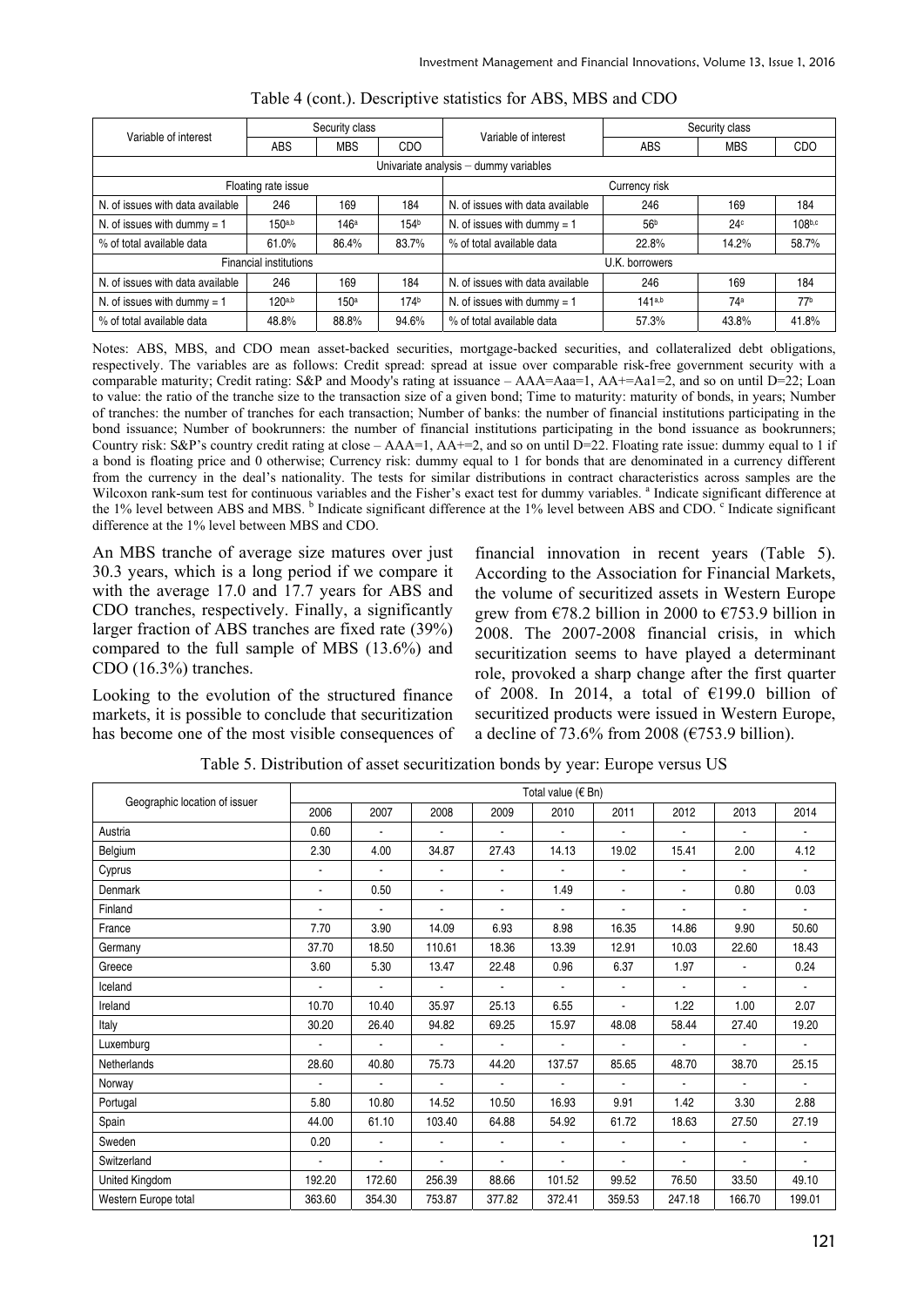| PanEurope       | .70       | 2.10     | 12.42  | 20.32   | 2.60    | 3.04     | 0.41    | 9.10    | 14.82    |
|-----------------|-----------|----------|--------|---------|---------|----------|---------|---------|----------|
| Other Europe    | .90       | 1.10     | 12.91  | 1.82    | 1.63    | 3.38     | 2.95    | 4.70    | 1.93     |
| Multinational   | 3.70      | 96.20    | 39.42  | 23.65   | 0.74    | 6.02     | 0.49    | 0.40    | 0.19     |
| Europe in total | 370.90    | 453.70   | 818.62 | 423.61  | 377.39  | 371.97   | 251.03  | 180.90  | 215.95   |
| U.S. total      | <b>NA</b> | 2.404.90 | 933.63 | .358.90 | ,276.69 | 1.013.72 | .550.18 | .508.87 | 1,070.34 |

Table 5 (cont.). Distribution of asset securitization bonds by year: Europe versus US

Note: Data according to the Association for Financial Markets in Europe, available at: http://www.afme.eu/reports.aspx. The difference between the values obtained from the AFM versus DCM Analytics database is due to the fact that the latter only contains AS transactions issued in the capital markets.

1

As pointed out in Table 6 (see Appendix), MBS (RMBS and CMBS) continues to make up the majority of the issues carried out in Europe  $(E116.9)$ billion in 2014), followed by ABS ( $\epsilon$ 47.6 billion), SME loans ( $633.3$  billion), and Whole business securitization ( $63.7$  billion). In Q4 2014,  $659.6$ billion (€56.4 billion Q4 2013) of securitized product was issued in Europe, an increase of 59.6% from O3 2014 ( $\epsilon$ 37.3 billion) but a decline of 40.1% from Q4 2012 (€99.5 billion).

The volume of securitized assets in the US declined from  $\epsilon$ 2,404.9 billion in 2007 to  $\epsilon$ 933.6 billion in 2008, a decline of 61.2%. In 2014, a total of  $€1.070.3$  billion of securitized products were issued in the US, an increase of 14.6% from 2008. As for Europe, MBS (RMBS and CMBS) continues to make up the majority of the issues carried out  $(6818.2)$  billion in 2014), followed by ABS  $(6169.8)$ billion), and CDO ( $E$ 82.3 billion). The link between CDO and the 2007-2008 financial crisis is well demonstrated in Table 6. The weight of CDO in the total securitized assets in the US decreased from 10.5% in 2007 to 4.3% and 0.11% in 2008 and 2009, respectively.

#### Conclusion

Using a cross-section of 599 Western European asset securitization bonds closed during the 2000- 2011 period, we find that the average credit spread is economically and statistically higher for CDO when compared to ABS and MBS. Investors face higher deadweight transaction costs associated with principal-agent and asymmetric information problems when investing in a CDO *vis-à-vis* ABS and MBS, since CDO are more complex and the underlying pool of assets can be managed in terms of assets and cash flows. Considering the securitization instruments studied as a whole, we document important univariate differences, namely: (1) the average number of banks participating in a CDO transaction is significantly smaller than the average for ABS and for MBS; (2) CDO issues exhibit the lowest average tranche size of  $\epsilon$ 92.8 million, less than the  $\epsilon$ 362.5 million and  $\epsilon$ 431.2 million average tranche size exhibited by ABS and MBS, respectively; (3) currency risk suggests that ABS are often similar to MBS, but otherwise fundamentally different financial instruments from CDO; (4) MBS tranches have much longer average maturity than ABS and CDO tranches; and (5) ABS tranches are more likely to be fixed rate rather than floating rate.

The transition from the traditional originate-to-hold model to the originate-to-distribute model, as well as its reliance on credit markets as a continuing source of credit, has been blamed by academics and practitioners for the financial crisis of 2007-2008. If the originator does not hold the credit it originates, but distributes the loan and its risks to other entities through securitization, the originator has a reduced incentive to monitor the credit granting process. Thus, this model brings with it a major principalagent problem in the credit screening process, because the credit incentives of the originator are not aligned with those of the entity that ultimately holds the loan. When we add the complexity associated with the securitization process, the result is a 'market for lemons' problem (Akerlof, 1970), leading to the collapse of the market for securitized assets.

However, during the 2007-2008 financial crisis and the subsequent European sovereign debt crisis the ECB implemented several unconventional monetary policies to restore bank funding, enhancing the transmission of monetary policy and providing further monetary policy accommodation, like the more recently announced (September 2014) ABS purchase program<sup>16</sup>. This dual role of securitization raises two questions: (1) What is the impact of securitization on bank liquidity and funding costs? (2) What will the impact of the ECB ABS purchase programme be on the corporate cost of funding?

Answering these questions is an important avenue for further research. So far, the empirical literature

<sup>&</sup>lt;sup>16</sup> Additionally, the ECB implemented two Covered Bond Purchase Programs in 2009 and 2011 (CBPP1 and CBPP2), and more recently announced (September 2014) the third covered bond purchase program (CBPP3). See Beirne et al. (2011) for further details.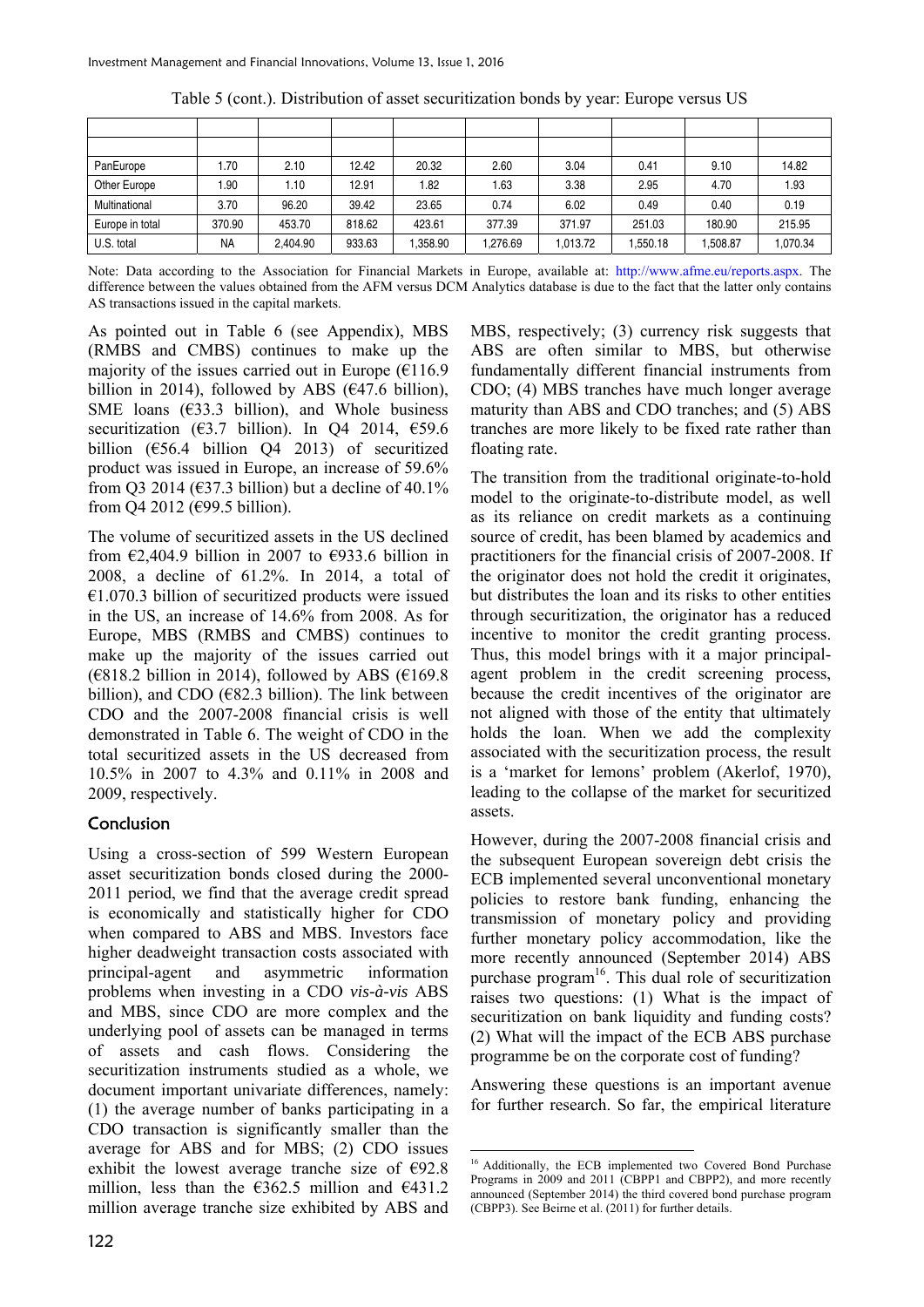has devoted little attention to this issue. For example, Joyce et al. (2010) attempt to access the impact of Quantitative Easing Policy on asset prices, while Gagnon et al. (2010) conclude that the purchase of longer-term assets by the Federal Reserve since 2008 was successful in reducing longer-term private borrowing rates and stimulating the economy. Regarding the Euro Area, Beirne et al. (2011) analyzed

the impact of the first Covered Bond Purchase Program on bank funding conditions, with results showing that covered bonds yield in the euro area were reduced by approximately 12 bps. Further research could also explore how securitization changed the way banks manage their funding and liquidity and how these changes have in turn altered the traditional links between bank liquidity, cost of funds, and loan supply.

#### **References**

- 1. Adams, P. (2005). An Introduction to the European Securitization Markets, *Journal of Structured Finance*, 11, pp. 33-39.
- 2. Affinito, M. and Tagliaferri, E. (2010). Why Do (or Did?) Banks Securitize Their Loans? Evidence from Italy, *Journal of Financial Stability*, 6, pp. 189-202.
- 3. Akerlof, G. (1970). The Market for 'Lemons': Quality Uncertainty and the Market Mechanism, *The Quarterly Journal of Economics*, 84, pp. 488-500.
- 4. Altunbas, Y., Gambacorta, L., and Marques-Ibanez, D. (2009). Securitisation and the bank lending channel, *European Economic Review*, 53, pp. 996-1009.
- 5. Ambrose, B., Lacour-Little, M., and Sanders, M. (2005). Does Regulatory Capital Arbitrage, reputation, or Asymmetric Information Drive Securitization? *Journal of Financial Services Research*, 28, pp. 113-133.
- 6. Beirne, J., Dalitz, L., Ejsing, J., Grothe, M., Manganelli, S., Monar, F., Sahel, B., Sušec, M., Tapking, J., and Vong, T. (2011). The impact of the eurosystem's covered bond purchase programme on the primary and secondary markets. ECB occasional paper no. 122, European Central Bank.
- 7. Benmelech, E., and Dlugosz, J. (2009). The alchemy of CDO credit ratings, *Journal of Monetary Economics*, 56, pp. 617-634.
- 8. Berger, A., Herring, R., and Szego, G. (1995). The Role of Capital in Financial Institutions, *Journal of Banking and Finance*, 19, pp. 393-430.
- 9. Berger, A., and Udell, G. (1993). Securitization, risk and the liquidity problem in banking. In: Klausner, M., and White, L. (eds), *Structural Change in Banking*, NYU Press.
- 10. Blum, J. (1999). Do capital adequacy requirements reduce risks in banking? *Journal of Banking and Finance*, 22, pp. 755-771.
- 11. Blum, L. and DiAngelo, C. (1997). Structuring Efficient Asset-Backed Transactions. In: Bhattacharya, A., and Fabozzi, F. (eds) *Asset-Backed Securities*, Frank Fabozzi Associates.
- 12. Borio, C. (2008). The Financial Turmoil of 2007-?: A Preliminary Assessment and Some Policy Considerations. BIS working paper no. 251, Bank of International Settlements.
- 13. Brunnermeier, M. (2009). Deciphering the Liquidity and Credit Crunch 2007-2008, *Journal of Economic Perspectives*, 23, pp. 77-100.
- 14. Calem, P., Henderson, C., and Liles, J. (2010). 'Cream-Skimming' in Subprime Mortgage Securitizations: Which Subprime Mortgage Loans Were Sold by Depository Institutions Prior to the Crisis of 2007? Federal Reserve Bank of Philadelphia working paper no. 10-8.
- 15. Calomiris, C. (2009). The Subprime Turmoil: What's Old, What's New, and What's Next, *Journal of Structured Finance*, 15, pp. 6-52.
- 16. Calomiris, C., and Mason, J. (2004). Credit card securitization and regulatory arbitrage, *Journal of Financial Services Research*, 26, pp. 5-27.
- 17. Cardone-Riportella, C., Samaniego-Medina, R., and Trujillo-Ponce, A. (2010). What drives bank securitisation? The Spanish experience, *Journal of Banking and Finance*, 34, pp. 2639-2651.
- 18. Carey, M. (1998). Credit Risk in Private Debt Portfolios, *Journal of Finance*, 53, pp. 1363-1387.
- 19. Carlstrom, C., and Samolyk, K. (1995). Loan sales as a response to market-based capital requirements, *Journal of Banking and Finance*, 19, pp. 627-646.
- 20. Caselli, S., and Gatti, S. (2005). Characteristics and Common Features of Structured Finance Operations. In: Caselli, S., and Gatti, S. (eds), *Structured Finance: Techniques, Products and Markets*, Springer, Berlin, pp. 1-4.
- 21. Casu, B., Clare, A., Sarkisyan, A., and Thomas, S. (2013). Securitization and Bank Performance, *Journal of Money, Credit and Banking*, 45, pp. 1617-1658.
- 22. Chiesa, G. (2008). Optimal Credit Risk Transfer, Monitored Finance, and Banks, *Journal of Financial Intermediation*, 17, pp. 464-77.
- 23. Choudhry, M. and Fabozzi, F. (2004). *The Handbook of European Structured Financial Products*. Wiley Finance.
- 24. Criado, S. and Rixtel, A. (2008). Structured Finance and the Financial Turmoil of 2007-2008: An Introductory Overview. Bank of Spain occasional paper no. 0808.
- 25. Cumming, C. (1987). The Economics of Securitization, *Federal Reserve Bank of New York Quarterly Review*, 12, pp. 11-23.
- 26. Davidson, A., Sanders, A., Wolff, L., and Ching, A. (2003). *Securitization: Structuring and Investment Analysis*, Wiley & Sons, Inc., Hoboken, New Jersey.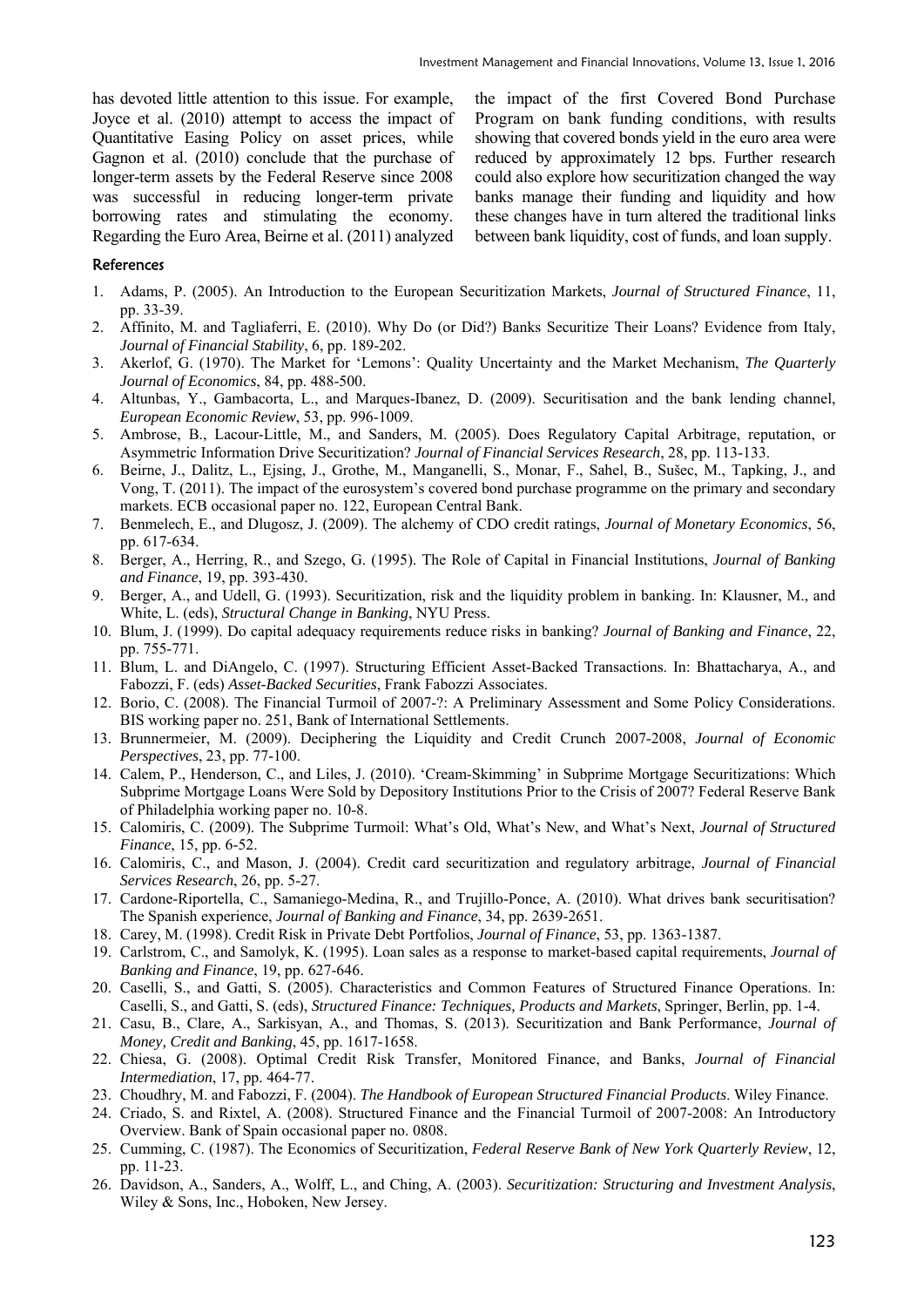- 27. Dell'Ariccia, G., Igan, D., and Laeven, L. (2012). Credit Booms and Lending Standards: Evidence from the Subprime Mortgage Market, *Journal of Money, Credit and Banking*, 44, pp. 367-84.
- 28. DeMarzo, P. (2005). The Pooling and Tranching of Securities: A Model of Informed Intermediation, *Review of Financial Studies*, 18, pp. 1-35.
- 29. Demyanyk, Y. and Hemert, V. (2011). Understanding the Subprime Mortgage Crisis, *Review of Financial Studies*, 24, pp. 1848-1880.
- 30. Dionne, G. and Harchaoui, T. (2003). Banks' Capital, Securitization and Credit Risk: An Empirical Evidence for Canada. HEC working paper no. 03-01, HEC Montréal.
- 31. Donahoo, K. and Shaffer, S. (1991). Capital requirements and the securitization decision, *Quarterly Review of Economics and Business*, 4, pp. 12-23.
- 32. Downing, C., Jaffee, D., and Wallace, N. (2009). Is the Market for Mortgage-Backed Securities a Market for Lemons? *The Review of Financial Studies*, 22, pp. 2257-2294.
- 33. Estrella, A. (2002). Securitization and the Efficacy of Monetary Policy, *Economic Policy Review*, 8, pp. 243-255.
- 34. Fabozzi, F., Davis, H., and Choudhry, M. (2006). *Introduction to Structured Finance*, Wiley Finance.
- 35. Fabozzi, F. and Kothari, V. (2007). Securitization: The Tool of Financial Transformation. Yale ICF working paper no. 07-07.
- 36. Fender, I. and Mitchell, J. (2005). Structured finance: complexity, risk and the use of ratings, *BIS Quarterly Review*, June, pp. 67-79.
- 37. Flannery, M. (1989). Capital regulation and insured banks' choice of individual loan default rates, *Journal of Monetary Economics*, 24, pp. 235-258.
- 38. Gagnon, J., Raskin, M., Remache, J., and Sack, B. (2010). Large Scale Asset Purchases by the Federal Reserve: Did They Work? Federal Reserve Bank of New York Staff Reports no. 441.
- 39. Goldberg, C. and Rogers, K. (1988). An Introduction to Asset Backed Securities, *Journal of Applied Corporate Finance*, 1, pp. 20-31.
- 40. Goswami, M., Jobst, A., and Long, X. (2009). An Investigation of Some Macro-Financial Linkages of Securitization. IMF Research Bulletin no. 26, International Monetary Fund.
- 41. Gorton, G. (2009). The Subprime Panic, *European Financial Management*, 15, pp. 10-46.
- 42. Gorton, G. and Metrick, A. (2013). Securitization. In: Constantinides, G., Harris, M., and Stulz, R. (eds). *Handbook of the Economics of Finance*, Elsevier, Vol. 2A, pp. 1-70.
- 43. Gorton, G. and Pennacchi, G. (1995). Banks and Loan Sales: Marketing Nonmarketable Assets, *Journal of Monetary Economics*, 35, pp. 389-411.
- 44. Greenbaum, S. and Thakor, V. (1987). Bank Funding Modes: Securitization versus Deposits, *Journal of Banking and Finance*, 11, pp. 379-401.
- 45. Hess, A. and Smith, C. (1988). Elements of Mortgage Securitization, *Journal of Real Estate Finance and Economics*, 1, pp. 331-46.
- 46. Hill, C. (1996). Securitization: A Low-Cost Sweetener for Lemons, *Washington University Law Quarterly*, 74, pp. 1061-1120.
- 47. Iacobucci, E. and Winter, R. (2005). Asset Securitization and Asymmetric Information, *Journal of Legal Studies*, 34, pp. 161-206.
- 48. IMF. (2008a). Global Financial Stability Report: Containing Systemic Risks and Restoring Financial Soundness. International Monetary Fund, April.
- 49. IMF. (2008b). The Recent Financial Turmoil − Initial Assessment, Policy Lessons, and Implications for Fund Surveillance, International Monetary Fund, April.
- 50. Jagtiani, J., Saunders, A., and Udell, G. (1995). The effect of bank capital requirements on bank off-balance sheet financial innovations, *Journal of Banking and Finance*, 19, pp. 647-658.
- 51. Jobst, A. (2003). Collateralized Loan Obligations (CLOs) A primer, *The Securitization Conduit*, 6, pp. 7-14.
- 52. Jobst, A. (2006a). Asset securitisation as a risk management and funding tool: What small firms need to know, *Managerial Finance*, 32, pp. 731-760.
- 53. Jobst, A. (2006b). What is Structured Finance? *The Securitization Conduit*, 8, pp. 1-9.
- 54. Jobst, A. (2007). A primer on Structured Finance, *Journal of Derivatives and Hedge Funds*, 13, pp. 199-213.
- 55. Jobst, A. (2009). Islamic Securitization After the Subprime Crisis, *Journal of Structured Finance*, 14, pp. 41-57.
- 56. Jones, D. (2000). Emerging problems with the Basel Capital Accord: regulatory capital arbitrage and related issues, *Journal of Banking and Finance*, 24, pp. 35-58.
- 57. Joyce, M., Lasaosa, A., Stevens, I., and Tong, M. (2010). The Financial Market Impact of Quantitative Easing. BoE working paper no. 393, Bank of England.
- 58. Keys, B., Mukherjee, T., Seru, A., and Vig, V. (2010). Did securitization lead to tax screening? Evidence from subprime loans, *The Quarterly Journal of Economics*, 125, pp. 307-362.
- 59. Kim, D. and Santomero, A. (1988). Risk in banking and capital regulation, *Journal of Finance*, 43, pp. 1219-1233.
- 60. Kohen, M. and Santomero, A. (1980). Regulation of bank capital and portfolio risk, *Journal of Finance*, 35, pp. 1235-1244.
- 61. Kothari, V. (2006). *Securitization: The Financial Instrument of the Future*, John Wiley & Sons, Wiley Finance.
- 62. Krainer, J. and Laderman, E. (2011). Mortgage Loan Securitization and Relative Loan Performance, Federal Reserve Bank of San Francisco working paper no. 2009-22.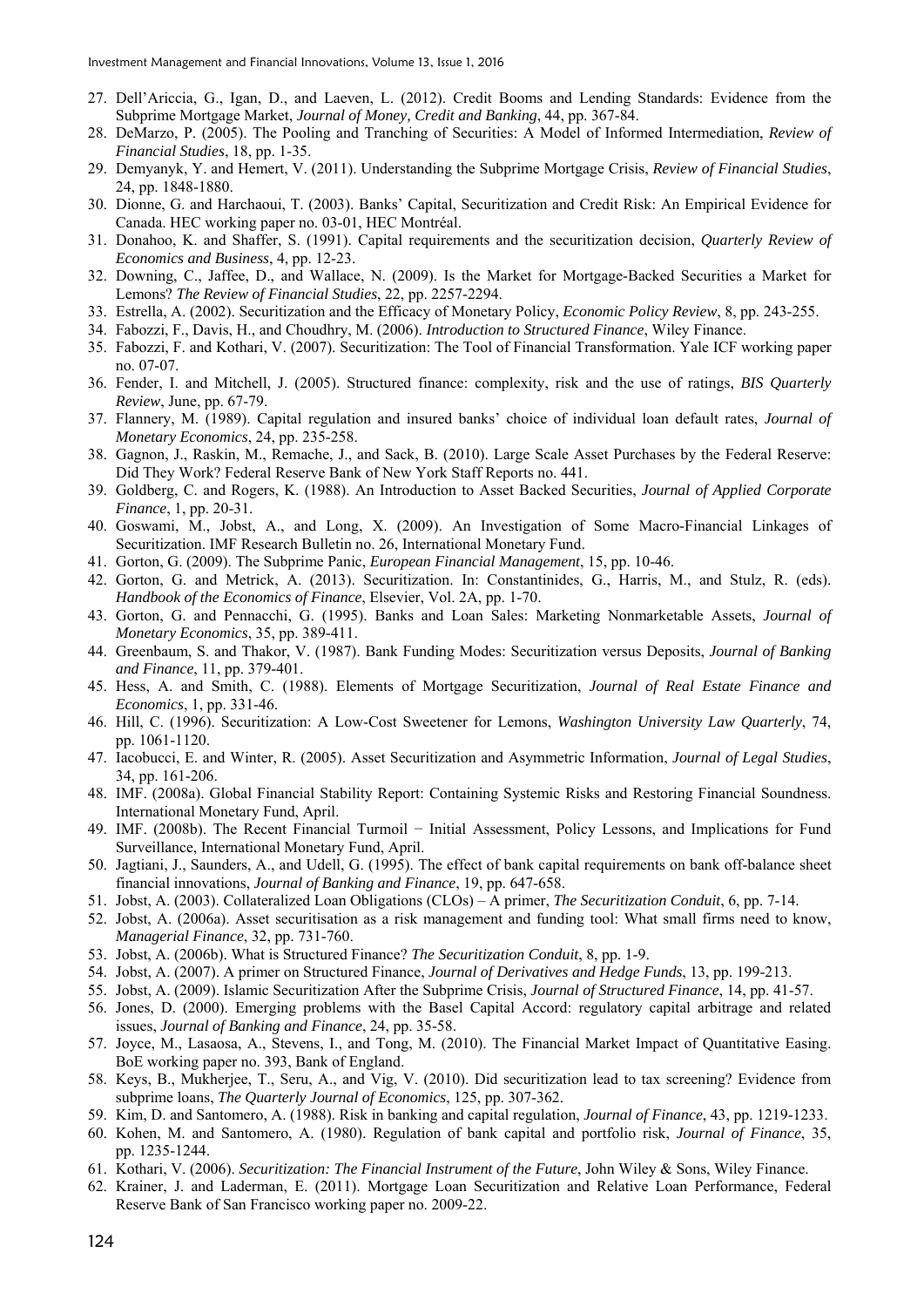- 63. Krebsz, M. (2011). *Securitization and structured finance post credit crunch: A best practice deal lifecycle guide*, John Wiley & Sons, Wiley Finance.
- 64. Kuttner, K. (2002). Securitization and the Efficacy of Monetary Policy, *Economic Policy Review*, 8, pp. 1-13.
- 65. Lancaster, B., Schultz, G., and Fabozzi, F. (2008). *Structured Products and Related Credit Derivatives: A Comprehensive Guide for Investors*, The Frank J. Fabozzi Series, John Wiley & Sons, Wiley Finance.
- 66. Loutskina, E. (2011). The role of securitization in bank liquidity and funding management, *Journal of Financial Economics*, 100, pp. 663-684.
- 67. Loutskina, E. and Strahan, P. (2009). Securitization and the declining impact of bank financial condition on loan supply, *Journal of Finance*, 64, pp. 861-889.
- 68. Lupica, L. (1998). Asset Securitization: The Unsecured Creditor's Perspective, *Texas Law Review*, 76, pp. 595-660.
- 69. Lupica, L. (2009). Credit Rating Agencies, Structured Securities, and the Way Out of the Abyss, *Review of Banking and Financial Law*, 28, pp. 639-673.
- 70. McConnell, J. and Buser, S. (2011). The Origins and Evolution of the Market for Mortgage-Backed Securities, *Annual Review of Financial Economics*, 3, pp. 173-192.
- 71. Mian, A. and Sufi, A. (2009). The Consequences of Mortgage Credit Expansion: Evidence from the U.S. Mortgage Default Crisis, *Quarterly Journal of Economics*, 124, pp. 1449-96.
- 72. Modigliani, F. and Miller, M. (1958). The Cost of Capital, Corporation Finance and the Theory of Investment, *American Economic Review*, 48, pp. 261-297.
- 73. Nadauld, T. and Weisbach, M. (2012). Did securitization affect the cost of corporate debt? *Journal of Financial Economics*, 105, pp. 332-352.
- 74. Parlour, C. and Plantin, G. (2008). Loan Sales and Relationship Banking, *Journal of Finance*, 63, pp. 1291-1314.
- 75. Pavel, C. and Phillis, D. (1987). Why Commercial Banks Sell Loans: An Empirical Analysis, *Economic Perspectives*, 14, pp. 3-14.
- 76. Purnanandam, A. (2011). Originate-to-distribute model and the subprime mortgage crisis, *The Review of Financial Studies*, 24, pp. 1881-1915.
- 77. Roever, W. and Fabozzi, F. (2003). A Primer on Securitization, *Journal of Structured and Project Finance*, 9, pp. 5-20.
- 78. Rosenthal, J. and Ocampo, J. (1988). Analyzing the Economic Benefits of Securitized Credit, *Journal of Applied Corporate Finance*, 1, pp. 32-44.
- 79. Rutledge, A. and Raynes, S. (2010). *Elements of Structured Finance*, Oxford University Press, New York.
- 80. Shin, H. (2009). Securitization and Financial Stability, *Economic Journal*, 119, pp. 309-332.
- 81. Tasca, R. and Zambelli, S. (2005). The Asset Securitization Activity in Italy: Current and Future Trends. In: Caselli, S., and Gatti, S. (eds), *Structured Finance: Techniques, Products and Market*, Springer, Berlin.
- 82. Tavakoli, J. (2008). *Structured Finance Collateralized & Debt Obligations: New Developments in Cash & Synthetic Securitization*, John Wiley & Sons, Wiley Finance.
- 83. Titman, S. and Tsyplakov, S. (2010). Originator Performance, CMBS Structures, and Risk of Commercial Mortgages, *Review of Financial Studies*, 23, pp. 3558-3594.
- 84. Vink, D. and Thibeault, A. (2008). ABS, MBS, and CDO Pricing Comparisons: An Empirical Analysis, *Journal of Structured Finance*, 14, pp. 27-45.